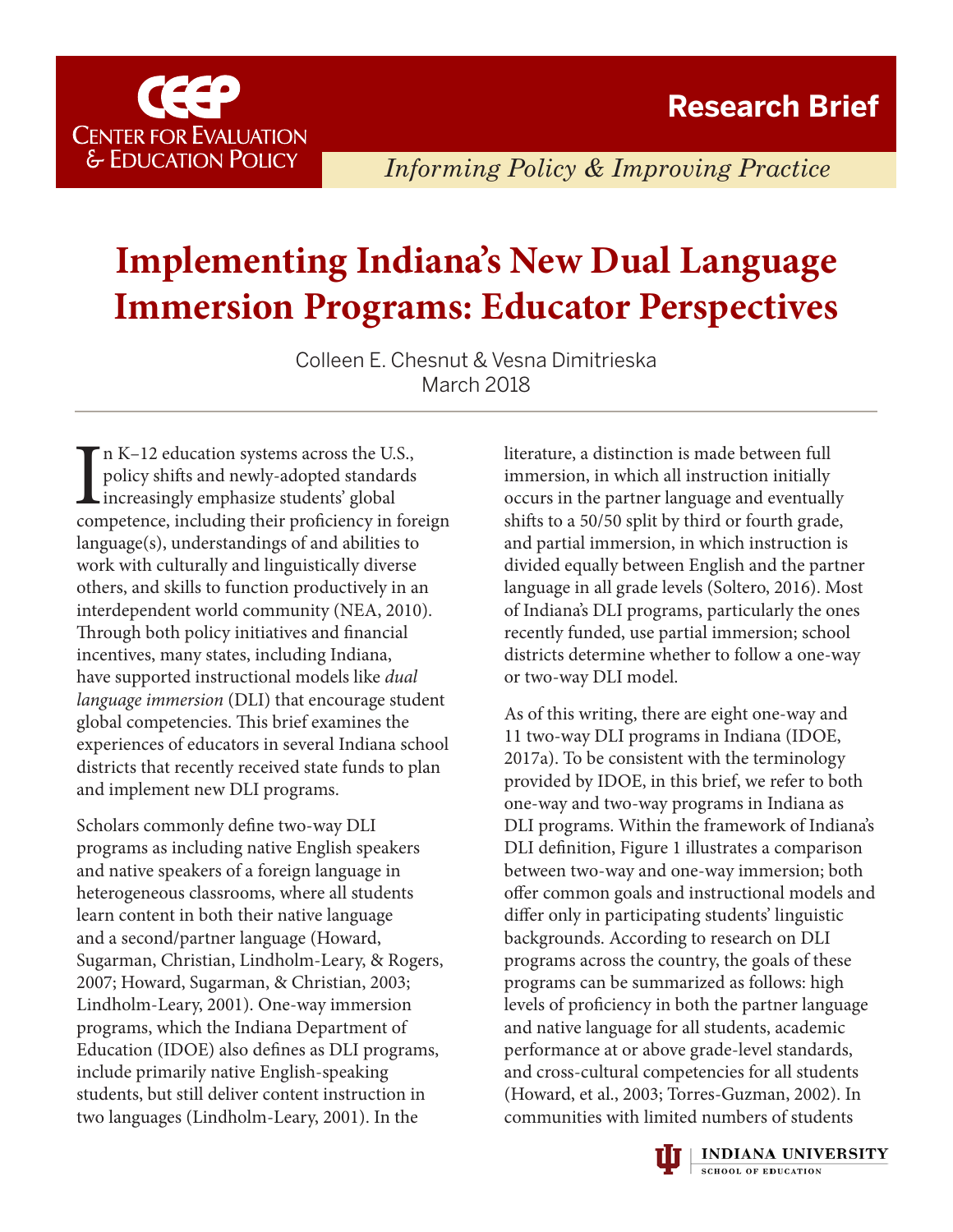#### **FIGURE 1. DLI MODEL IN INDIANA: TWO-WAY VS. ONE-WAY IMMERSION**

At least 50/50 content instruction in English and partner language



classified as English learners (EL) and/or speaking home languages other than English, a school's only option for a DLI program would be one-way immersion.

Well-established language immersion programs (both one-way immersion and two-way immersion) date back to 1994 in several Indiana public schools (IDOE, 2017a). In 2015, the Indiana General Assembly passed Public Law 226, creating a state-funded DLI pilot program and a state certificate of multilingual proficiency (Senate Enrolled Act 267, 2015). Funds were appropriated (\$500,000) for fiscal years (FY) 2015–2016 and 2016–2017, and IDOE was empowered

to disburse these funds to school districts to establish new DLI programs or introduce new languages into existing DLI programs. In 2017, funding was extended for an additional two years (IDOE, 2017b). The IDOE utilized a competitive grant process to select school districts to receive funding, and districts are eligible to be awarded up to two years in a row (IDOE, 2017b).

Furthermore, the state's recently approved Every Student Succeeds Act (ESSA) implementation plan affirmed that IDOE "will continue to support the growth of the existing state pilot programs for dual language and immersion programs," and acknowledged that such programs "produce significantly high results in closing the achievement gap for native English speakers and their non-native English-speaking classmates" (IDOE, 2017c; p. 113). In terms of school accountability, there does not seem to be a distinction between schools with DLI programs and schools without DLI programs; expectations for student growth and achievement on standardized tests in English remain the same across both. Guidance from IDOE has defined DLI programs to include both two-way and oneway immersion models, and school districts may choose from a variety of partner languages, such as French, German, Mandarin, or Spanish.<sup>1</sup>

This brief explores the perspectives of educators involved with planning for and early implementation of Indiana's newly funded DLI programs. We begin with a review of previous research on DLI programs and then outline the rationale and methodology for the study of educators in Indiana's new DLI programs. Findings focus on trends and comparisons among research participants. Following the discussion of findings, recommendations are provided for policymakers and practitioners who are growing and sustaining DLI programs in Indiana and beyond.

<sup>&</sup>lt;sup>1</sup> In this study, we do not identify the language selected by participating schools or programs, but rather use the term "partner language" to refer to the non-English language of instruction utilized by DLI programs.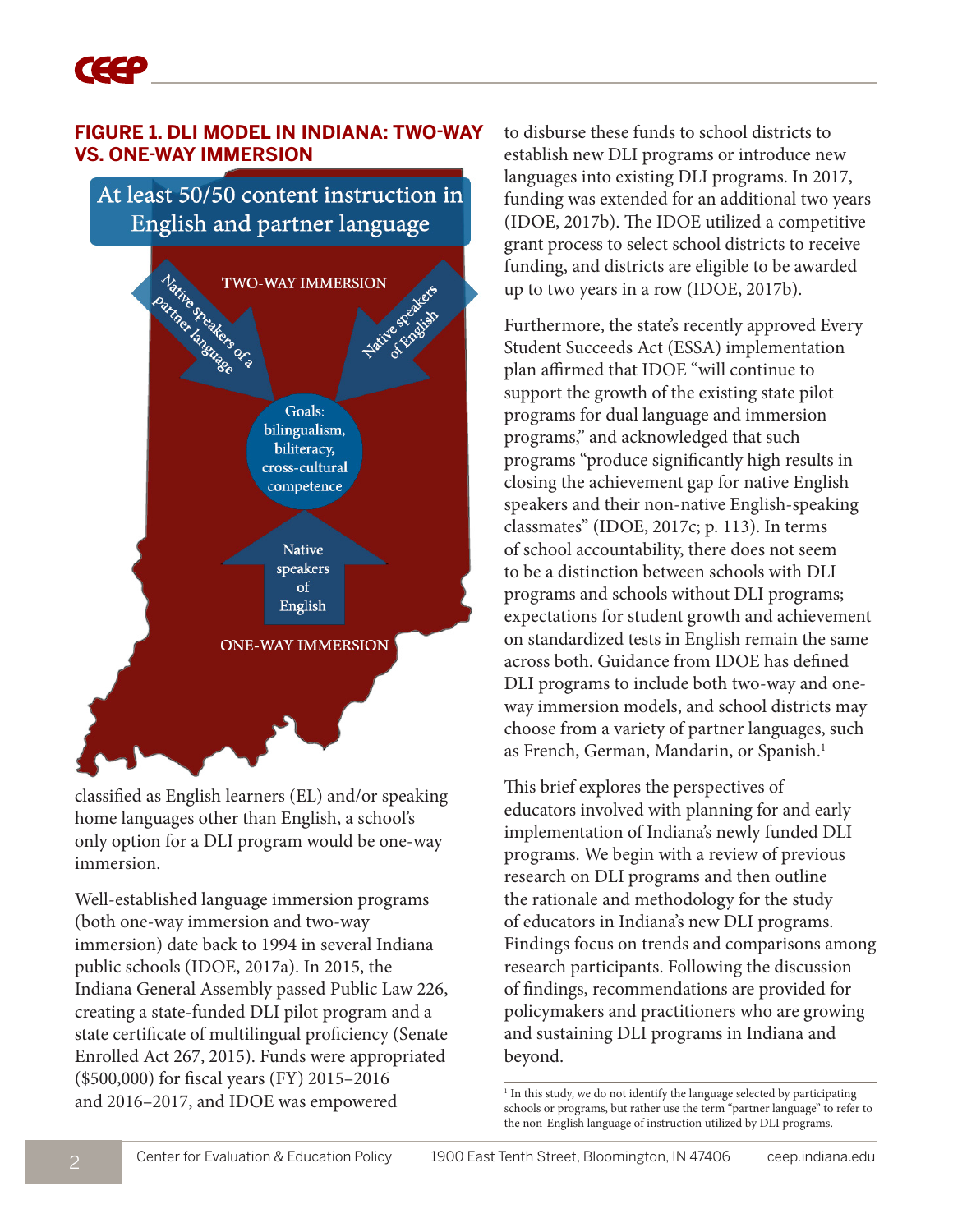## **DLI Research: A focus on student outcomes rather than policy contexts**

Several researchers have explored student outcomes, including achievement, in wellestablished DLI programs. Collier & Thomas (2004) declared that "dual language education is a school reform whose time has come," as a result of their study of DLI classrooms in Houston public schools (p. 18). On standardized tests of both English and Spanish reading comprehension, they found that EL students in DLI programs outperformed their EL peers in traditional or transitional bilingual classrooms, particularly after participating in DLI programs for an extensive period of time (i.e., after four to seven years). Additional scholarship echoes these findings, with the following outcomes for students, families, and teachers in DLI programs:

- Narrowing achievement gap between EL and non-EL students (Lindholm-Leary & Hernandez, 2011)
- Enhanced academic outcomes for EL students as compared with their peers in non-DLI instructional settings (Kirk Senesac, 2002; Umansky & Reardon, 2014; Watzinger-Tharp, Swenson, & Mayne, 2016)
- Increased parent engagement (Freeman, 1996, 1998)
- Strengthened student and teacher attitudes toward bilingualism and biculturalism (Freeman, 1996, 1998; Palmer, 2007)

Scholars also have examined common threads among language immersion programs, often by comparing DLI models to other models, such as transitional bilingual education for 1–3 years, which generally serves only EL students, or one-way immersion, which generally serves only native-English speakers in immersive foreign language classrooms (Christian, 1994; Ovando,

2003). With their "language-as-a-resource" orientation, DLI programs have elevated the status of languages other than English in schools, have contributed to integration of certain communities, and have improved cross-cultural understanding (Freeman, Freeman & Mercuri, 2005; Ruiz, 1984). Furthermore, an increased interest and growing demand from parents who consider bilingualism as an asset have been identified (Maxwell, 2012).

Experiences with DLI programs have been known to be transformative for teachers, administrators, and parents and have helped build and grow "an inclusive and supportive school community for all" (Collier & Thomas, 2004). Preparation and professional development of DLI teachers is an ongoing issue; there is no singular accepted, recognized, nor widely known teaching qualification to prepare DLI teachers to meet the needs of language learners and to successfully integrate content and language instruction (Cammarata & Tedick, 2012). For students to reap the benefits of DLI programs, the programs must be well-implemented (Li, Steele, Slater, Bacon & Miller, 2016). In order to do so, one needs to identify the features and the structures in each school that contribute to successful program implementation (Calderón & Carreón, 2000). Some scholars have explored the implementation of DLI programs, focusing on factors like curricula (Castro, Páez, Dickinson, & Frede, 2011; Smith & Arnot-Hopffer, 1998), leadership (Feinberg, 1999), and pedagogy (Alanís & Rodríguez, 2008; Calderón & Carreón, 2000). However, especially in states where DLI programs are relatively new, research is lacking on the experiences of educators planning and implementing these programs. There is, in particular, a paucity of research on DLI programs in the state of Indiana. Conducting research on the implementation of Indiana's DLI programs will inform policymakers and program leaders in the state's districts. Leaders in other states might also find that this research informs related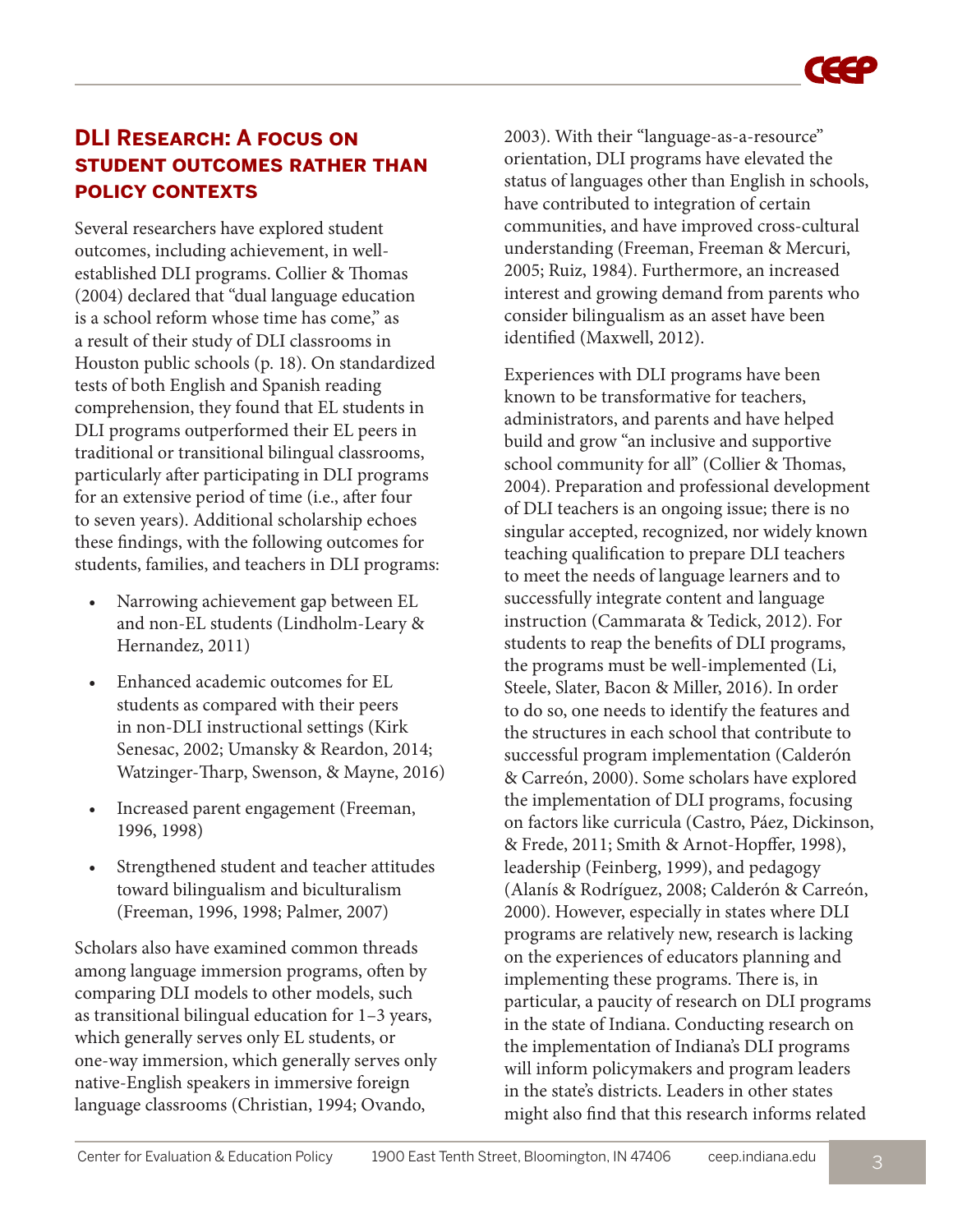decision making as they introduce or expand DLI models.2

### **Approach to the Brief**

This brief provides guidance to policymakers and practitioners on the challenges and opportunities of the DLI model. We also offer recommendations for growing and sustaining such programs by examining the perspectives of the stakeholders in the early stages of implementation. The following research questions guide this inquiry:

- 1. How do educators involved with new DLI programs perceive this instructional model and its potential benefits and/or challenges?
- 2. As educators plan and implement new DLI programs, how do they perceive their own preparedness for this work?
- 3. What challenges and/or opportunities do educators perceive as they implement DLI programs? How do these differ among educators based on contextual factors (e.g., program model, experience, school/community demographics)?

This brief presents research conducted with teachers and administrators both before and during their first years of implementing new DLI programs in several Indiana school districts. To allow for an in-depth examination of the perspectives of these educators, we used a qualitative case study design, collecting data through stakeholder interviews, focus groups, and publicly available documents (Merriam, 1998; Yin, 2012). We identified the state of Indiana as our holistic case, bounded both geographically and by state education policies related to DLI programs, including recently awarded state funding. The case study design consisted of research with a focus on the school districts planning and implementing new DLI programs.

### **DATA COLLECTION AND Participants**

The primary data for this research were collected via interviews/focus groups with DLI educators, and state-level policy and program documents related to planning for DLI programs were used to build the researchers' understandings of the policy context. We recruited educators (administrators  $[n=7]$  and teachers  $[n=14]$ ) who were directly involved with DLI program planning and/or implementation in districts with new and/or planned programs. The teachers included classroom teachers who were either current or future teachers in their schools' DLI programs. The administrators included both school- and district-level personnel who were directly involved in either seeking funding for or planning their school/district's new DLI program. These educators represented six out of nine Indiana school districts that received state grants for planning or implementation of new DLI programs during the 2015–2016 and/ or 2016–2017 school years. All districts were either implementing or planning to implement 50/50 DLI instructional models (i.e., students would receive content instruction in each language for 50% of the school day); additionally, all participating districts had structured their programs as strands (i.e., the DLI instructional model would operate alongside the traditional instructional model in a school, with a portion of classrooms at each grade level offering DLI instruction). Because one aspect of our research questions focused on exploring contextual differences among the various DLI programs, it should be noted that two of the participating districts were planning or implementing one-way immersion programs; the other four districts intended two-way immersion programs.

<sup>2</sup> Since funding for DLI pilot programs has been extended into the current [2017-2019] two-year budget cycle, school districts will continue to seek and receive grants from IDOE to establish and implement their programs. Meanwhile, school districts that received grants in 2015–2016 and 2016–2017 for their DLI programs may no longer be eligible to apply for state funding, but will work to sustain and grow their programs.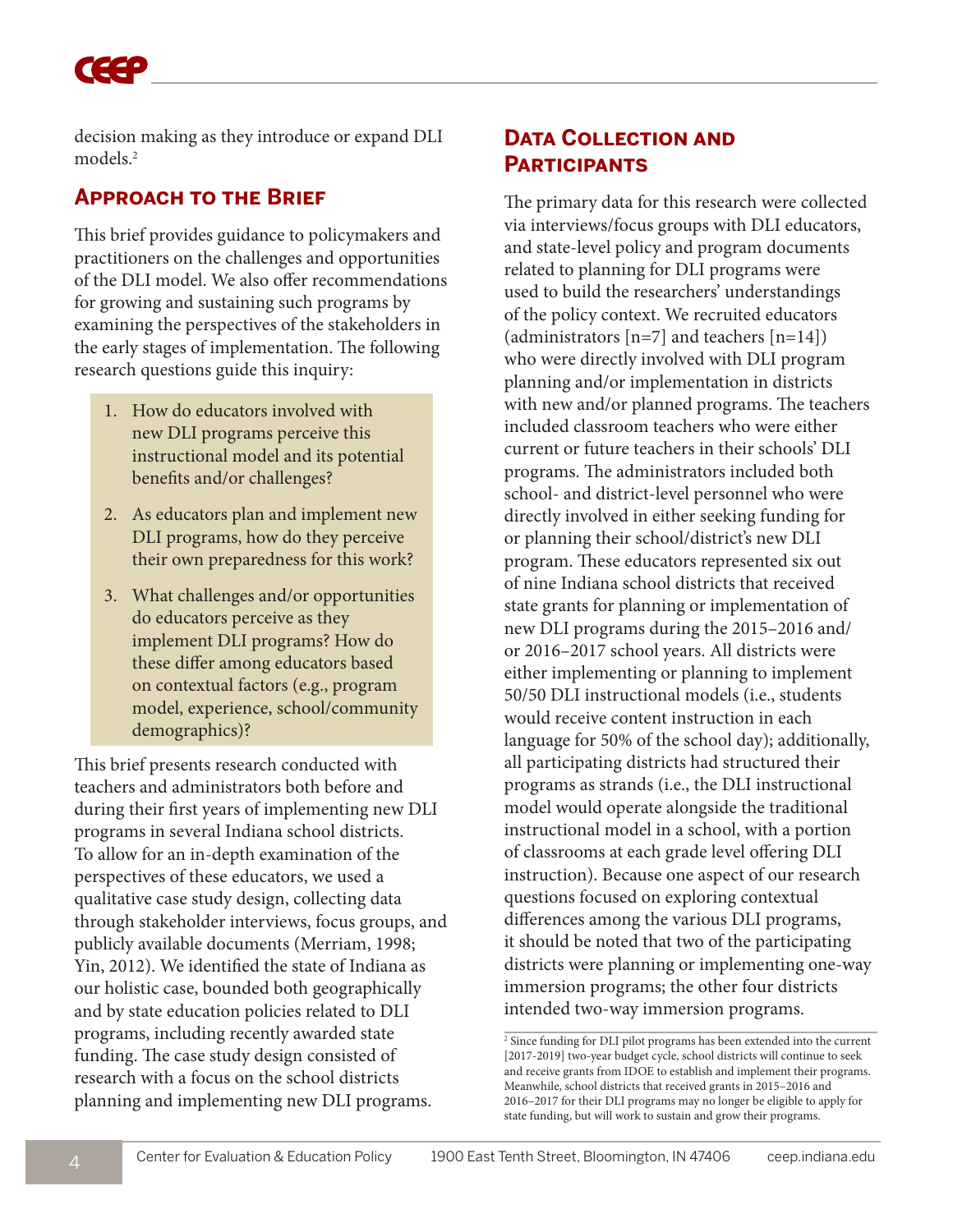# Policy and program documentation

We collected documents related to DLI program oversight, planning, and implementation from publicly available sources (i.e., legislative and regulatory guidance from the Indiana General Assembly and IDOE, district and school websites, and state/local media stories about DLI programs). These documents provided policy context for Indiana's DLI programs and helped us in understanding the guidance provided to educators as they planned and implemented their programs. These documents were not included among the data analyzed in response to the research questions.

## Interviews/focus groups

To examine the perspectives of the DLI educators, the research team conducted interviews and focus groups—five individual or paired interviews with teachers; three focus groups with teachers; and one focus group with administrators at different points during program planning and implementation. Questions focused on the successes and challenges of planning and implementing DLI programs, program growth, program sustainability, and community responses to DLI programs. In-person interviews/focus groups were audio-recorded, and all data were analyzed manually.

# **Findings**

Based on analysis of data in response to the research questions, findings are highlighted in four areas:

- 1. Benefits of immersion programs
- 2. Recruitment and staffing challenges
- 3. Importance and challenge of acquiring DLI curricular resources
- 4. Program sustainability, expansion, and accountability

# Immersion Benefits

**Cognitive/academic benefits.** Participants discussed several types of benefits for students participating in DLI programs. Cognitive/ academic benefits featured prominently with participants from five out of the six districts. One DLI teacher connected personal experiences and the likely experiences of many students' parents with the traditional foreign language instructional model in high school and collegelevel courses: "We realize what a dismal failure that [earlier, traditional] system was. And I think that participating in a bad system, they realize, 'Wow, this is really what I needed to do.' And, if they can't do it, of course they want their children to do it." By sharing personal experiences of the traditional model of foreign language instruction and voicing what many others may have thought about that model, the teacher expressed the belief that the DLI model is the "right" model to acquire a language. A teacher from another district commented on the long-term benefits of the model and the half-day instruction in partner language/English; it was important to her that members of both majority and minority cultures would benefit from DLI program involvement. Additionally, a teacher from that same district expressed a need to know more about the benefit of DLI programs for students of lower socioeconomic status as well as students from different racial backgrounds.

Benefits of second language learning, including student engagement and enthusiasm for the partner language, were noted by educators from five out of the six participating school districts. One teacher saw language learning benefits for her EL students during the early stages of implementation:

It's also been nice to see the students making the connections between the two languages. I think that the EL students are picking up English vocabulary at a quicker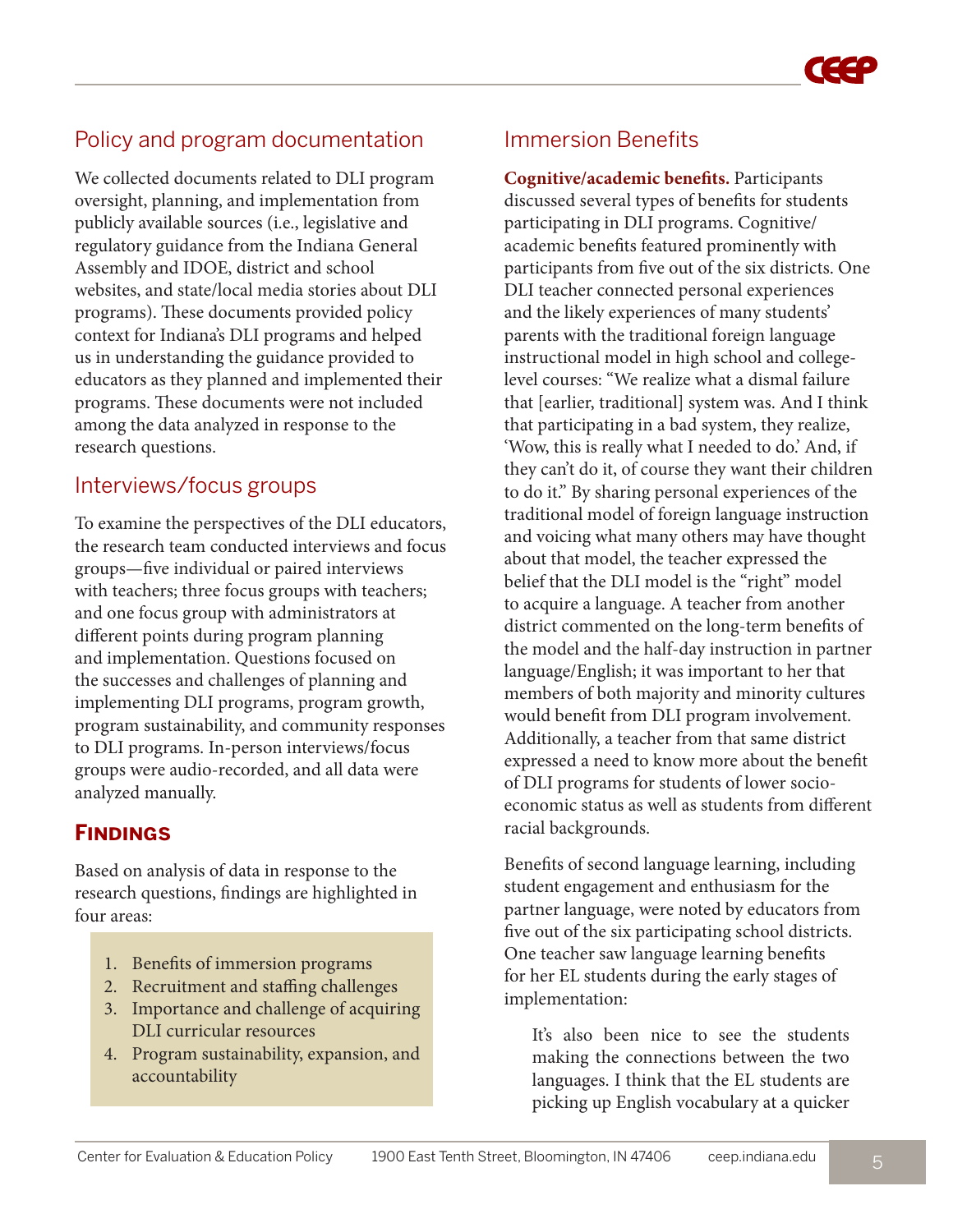rate than I've seen my EL students do in the past [in English only instructional contexts]. And I think that's due to [the fact that] they hear the vocabulary in my room, but then they're also hearing that in the [partner language] room, so they can make connections between [the two languages].

Even though the benefits perceived so far were related only to vocabulary, this teacher favorably compared the progress of EL students in the DLI program with the progress of previous EL students in a traditional, English-only classroom. Another teacher made a similar observation, pointing out that EL students were learning new academic vocabulary in their native language:

The students who are [partner language] speakers are enjoying it. They already speak [partner language], but they are learning more vocabulary, because at home they have a limited [partner language] vocabulary. And obviously the English speakers are learning a lot of new words.

Although these benefits of second language learning were perceived through the prism of vocabulary acquisition, the teacher noted the participating students' involvement and enjoyment. Additionally, the teacher distinguished between the vocabulary students acquire while speaking at home (i.e., informal language) and the vocabulary students were exposed to and acquired at school (i.e., academic language).

**Social/cultural benefits.** Teachers and administrators from five out of the six districts discussed the social/cultural benefits of immersion. For example, an administrator commented that DLI programs were "offering [partner language]-speaking parents a way for their kids to be leaders." Another administrator similarly emphasized that the program would be an opportunity to provide a more positive school atmosphere for EL students. A teacher from a district that had begun implementing their program commented on the power of having another language of instruction alongside English: "We have so many [partner language-speaking] kids, and I've always felt that we've done them a disservice by not honoring their language more." This teacher seemed to feel that because her school's DLI program included partner language instruction in a native language of many of their students, the program would better "honor" those students' skills, reframing their native language as a competency rather than a deficiency.

The teachers from all participating districts broadly pointed out the cultural impact of

DLI on their schools and *"We have so many [partner language-speaking] kids, and I've always felt that we've done them a disservice by not honoring their language more."*

students, and emphasized the programs' goals of enhanced cross-cultural understanding, cultural awareness, and cultural competence. For example, DLI teachers shared beliefs that their schools are not currently doing enough to meet students'

global needs; as one teacher from a district in the planning stages of their program stated, "We have just not been meeting their global needs in any way." This teacher saw DLI as a means to meeting that end, saying, "The whole language component [of the DLI model] meets a 21st century skill that we have not been able to offer our kids." Teachers from another school district perceived the cultural benefits of these programs in terms of students' "increased interest in global awareness, higher tolerance of cultural differences, and the possibility to get to know people different from themselves." The common thread among the participants was the perception that DLI programs would promote cultural competence, cultural awareness, and cross-cultural understanding in the long term, particularly through enhanced language skills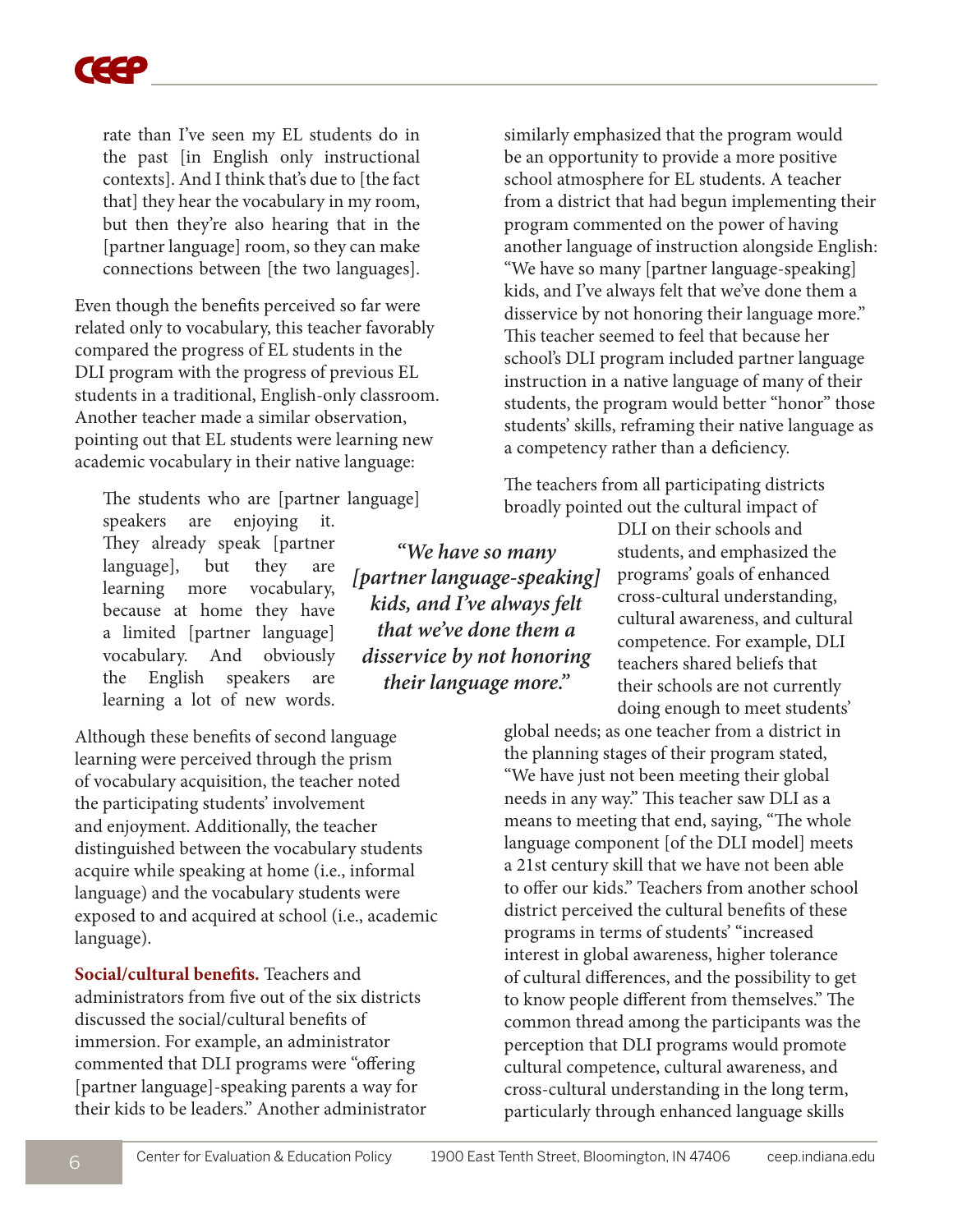and opportunities to learn about both culture and language in more diverse settings.

# Recruitment and Staffing Challenges

DLI educators representing all six of the participating school districts shared thoughts on challenges related to staffing new DLI programs, particularly the difficulties of securing qualified teachers fluent in the partner language and providing support for existing staff. Two administrators discussed their plans to attract and retain DLI teachers for their programs in the future via partnerships with local colleges. One administrator remarked, "We're trying to grow our own, our students that are going into education. I'm going to target them and

say, 'Hey, we're growing this program,' and if that's something they're interested in, then they can come back." Additionally, administrators from three of the districts expressed a need for experienced district-level DLI directors and/or school-level DLI coaches to help guide program development. One administrator observed that Indiana should "put

their money where their mouth is" with regard to DLI programs. In spite of state grant funding, the district's resources had been stretched thin in preparing for program implementation; current funding levels would not allow for hiring new instructional directors or coaches with DLI expertise.

The DLI teachers also discussed their own perceptions of the challenges related to staffing their new programs. Many programs included teachers who had taught in the school or district for many years; these teachers would teach the English portion of the curriculum alongside a partner language teacher recruited from outside the district. Some of these veteran teachers participating in our research expressed that they

*"We're trying to grow our own, our students that are going into education. I'm going to target them and say, 'Hey, we're growing this program,' and if that's something they're interested in, then they can come back."*

felt "nervous" about their school/district being able to secure high-quality partner language teachers in time to participate in summer professional development and collaborative planning time. For their part, several of the partner language teachers discussed their experiences with beginning to teach in the DLI programs; one DLI teacher noted that, being new to a school or district, partner language teachers in general would "need time to assimilate, because the DLI program in and of itself is just so new." As this teacher indicated, the expected challenges of starting a new teaching position are compounded by needing to professionally prepare for an instructional program new to the school/district itself.

> **Whole school support.** DLI educators representing all six districts also discussed the challenge and/or importance of fostering understanding and acceptance of DLI programs for school staff outside of the programs. In all of the districts, DLI programs were structured as programs-within-schools; when fully implemented, only

a portion of the students at each grade level would have access to the program (based on parents' preference or a lottery if sufficient interest). All programs started with DLI classes in kindergarten with plans to add a grade level each year; in some districts, one-half of classrooms (from kindergarten onward) would receive DLI instruction, and the other half would continue with traditional English-only instruction. With this 50/50 classroom split, DLI teachers and administrators wondered how non-DLI teachers might perceive DLI programs. Still in the program-planning phase, some DLI teachers discussed the difficulties they faced with getting other teachers "on board" with the new program. One teacher shared: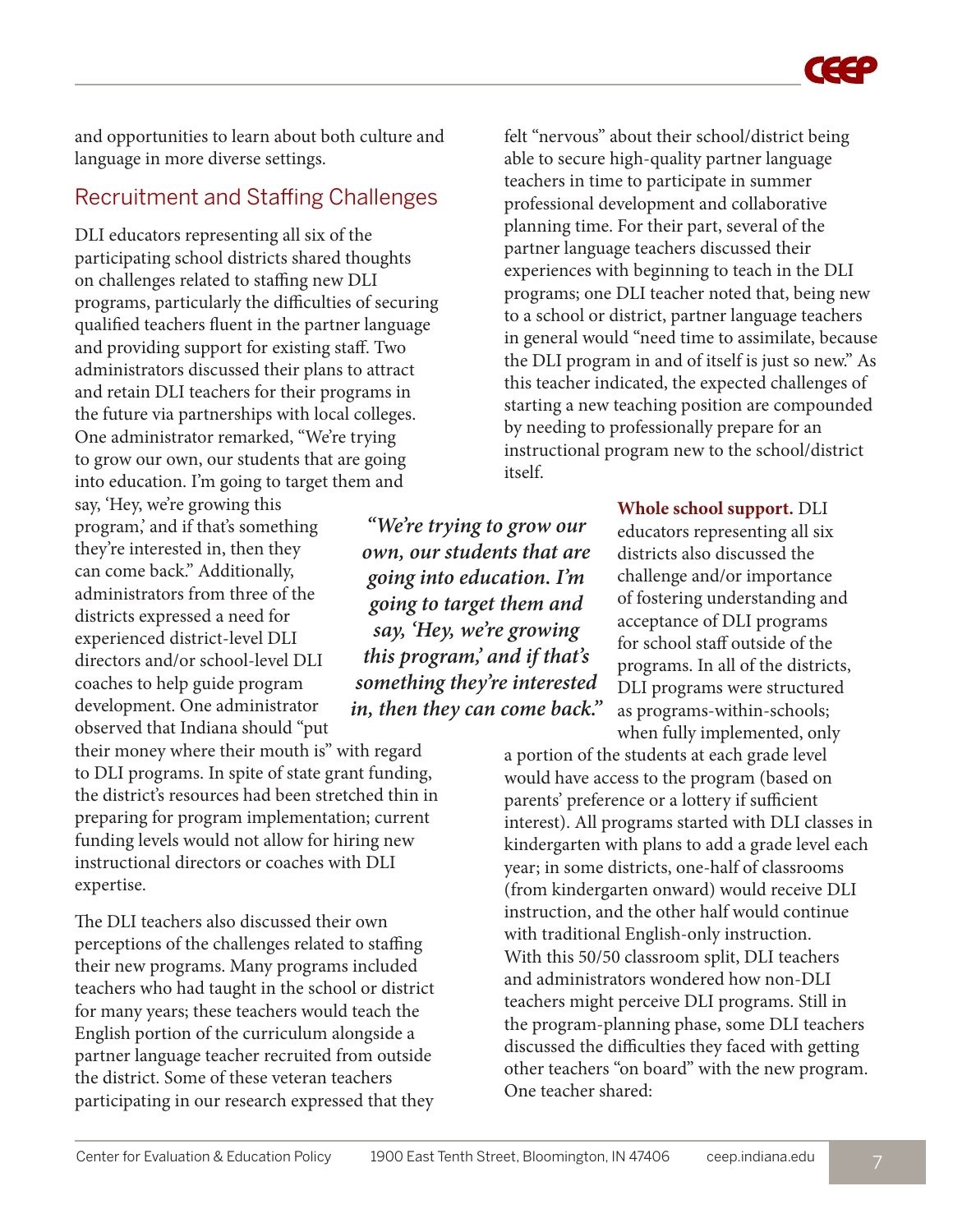

[Other teachers] feel like, 'That's not [going to] affect me, because I don't have EL students in my class,' or 'That won't be in my grade level for three or four years.' They almost have a kind of negative perception of [the program] right now, or they're upset because every year one person from each grade level [will] get bumped to a different grade level or bumped to a different building if no teachers leave to make room for another [partner language] teacher at that grade level.

This teacher went on to say that staff buy-in had been the "biggest frustration" in planning the school's DLI program. Comparably, an administrator from another district shared that non-DLI teachers had these same concerns initially, but now (during program planning) non-DLI staff were "excited" about the program. The administrator shared that non-DLI staff feared "that we were going to get rid of all the English-speaking teachers and hire only [partner language]-speaking teachers" as the DLI program grew. After those fears had been allayed by administrators, the non-DLI staff had become more supportive. Another administrator stated that, in retrospect, conducting DLI professional development with the entire school staff would have been ideal, rather than limiting it to DLI teachers; they felt that this lack of training regarding the DLI model had "bred some negativity" among non-DLI staff toward the program. As these comments indicate, creating school environments where DLI programs will be accepted and celebrated by all staff can be

*I think educators know, intrinsically, the value of a second language. We don't have to convince anyone that this is, that this would be, great for all kids. We have teachers' kids that are coming into the program next year because they know. They've never been in the classroom, but they know that language is where it's at, and they want their kids involved.* 

educators firmly believed that, ideally, the programs should have support from the entire staff. One administrator expressed the desire for the school to become "a full dual language school," and elaborated, "What a boost for my teachers who have only ever taught English. What a great, great thing for them, to collaborate with someone and have their students be bilingual. Wouldn't that be amazing?" This administrator perceived the DLI program as an ideal model to expand to all classrooms, to the benefit of all staff and students. Two DLI teachers from another school echoed this sentiment

> during their focus group conversation, with one sharing,

I think educators know, intrinsically, the value of a second language. We don't have to convince anyone that this is, that this would be, great for all kids. We have teachers' kids that are coming into the program next year because they know. They've never been in the classroom, but they know that language is where it's at, and they

want their kids involved.

According to this teacher, staff were beginning to show support for the DLI program by enrolling

their own children—a ringing endorsement, this teacher thought, for the DLI model from teachers who valued dual language instruction. Both teachers and administrators expressed concerns on how DLI programs might fit into existing school environments; they wondered how to foster acceptance among non-DLI staff for the programs and felt that non-DLI staff should embrace and recognize the value that DLI programs brought to their schools.

# **Planning time and professional development.**

Educators in five out of the six districts discussed

In spite of these difficulties, many of the DLI

complicated.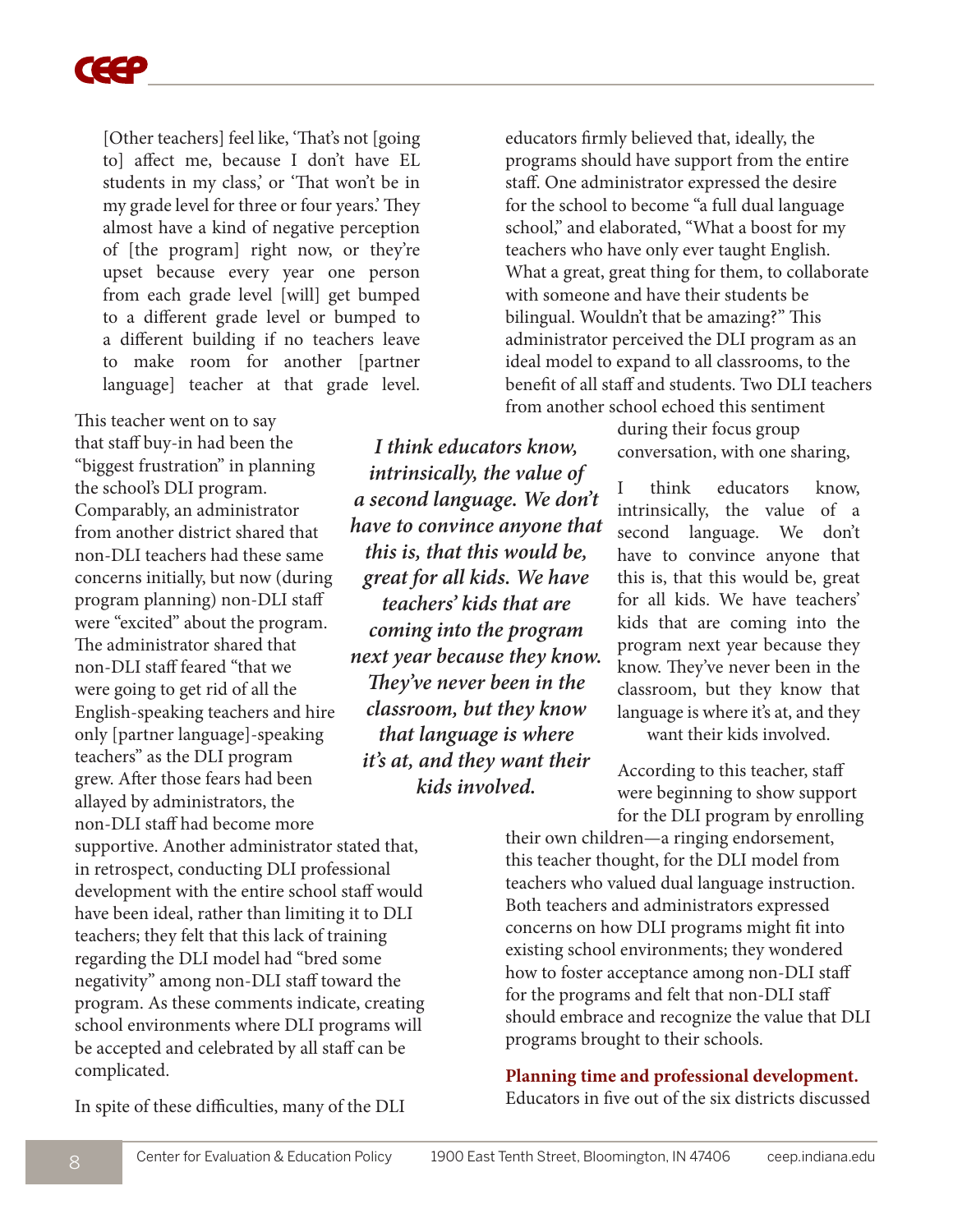the importance and/or challenge of common planning time and collaboration for DLI teachers, as well as the benefits of professional development (i.e., site visits) for DLI teachers and administrators. Teachers from one school where the DLI program had been implemented expressed that "[common] planning time has been a struggle," particularly during the busy months of the school year. A teacher from another DLI program described feeling "lucky" that both DLI teachers worked well together. This teacher further emphasized the importance of DLI team to "have trust" in each other and "be there" for one another, because implementing their DLI program had been a "rollercoaster

of emotions." These teachers both believed that common planning time for DLI staff had not been adequate, and that DLI teachers should have trusting and supportive professional relationships.

Teachers from five out of six districts shared that, as they learned about DLI instruction, site visits to and/or observations of other DLI programs, classrooms, or teachers had been valuable.

When teachers were asked what an "ideal" DLI program or school might look like, one named an Indiana school with longstanding immersion programs and described being impressed during a site visit by the "extensive" dual-language library. This teacher also had observed the prevalence of bilingualism/ biculturalism throughout the school, including "specials teachers who incorporated language and culture into their content." Other teachers wished for time and budgetary support to visit wellestablished DLI programs, both in Indiana and in other states.3 Another teacher shared,

I wish we had a full year to visit sites... I think there's value in what we're doing,

*I wish we had a full year to visit sites... I think there's value in what we're doing, it's just that I would have liked to have more of a chance to study an established program and feel like I know where I was going, hear more about their pitfalls and how they dealt with them.*

it's just that I would have liked to have more of a chance to study an established program and feel like I know where I was going, hear more about their pitfalls and how they dealt with them.

Other teachers similarly commented, saying it had been helpful (prior to implementing their own programs) to participate in site visits and see "DLI classrooms in action." These teachers went on to say that they wished for more opportunities with existing DLI classrooms and teachers—to discuss observations and program "logistics." Across our interview and focus group data, this trend emerged: site visits and interaction with

> educators from well-established DLI programs were particularly valuable professional development experiences for new DLI teachers.

> **Characteristics of DLI educators.**

Administrators did not explicitly discuss the benefits of additional time/training for DLI teachers new to their schools or districts. However, administrator focus groups took place prior to DLI program implementation. As they planned their programs, administrators expressed their thoughts on ideal DLI teacher

characteristics. Administrators shared that they looked for many of the same qualities that they would for any teaching position (i.e., knowledge of effective instructional strategies, "passion" for working with children and their families). Additionally, they sought out DLI teachers who would be creative or "out-of-the-box" thinkers and those who had a "global mindset," with understandings of other cultures. The teachers echoed many of the same themes discussed

<sup>3</sup> Educators from several of Indiana's DLI programs had either visited or corresponded with DLI programs in Utah and were using the Utah Dual Language Immersion program as a model for the 50/50 allocation of instructional time between the two languages (Utah Dual Language Immersion, 2017).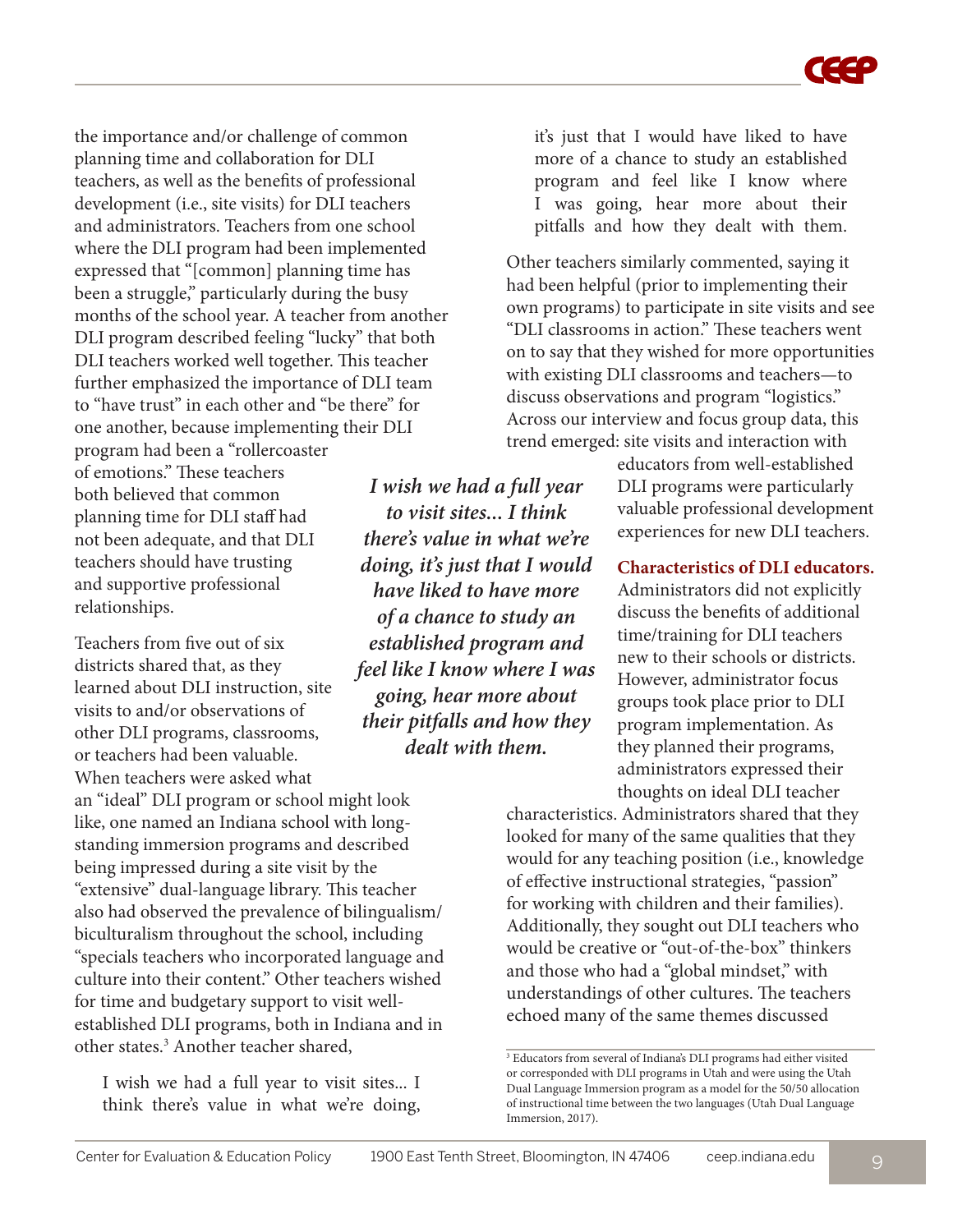by administrators, namely, that DLI teachers should exhibit the same qualities as any good classroom teacher. For example, they stated that DLI teachers should be "flexible" and should have "good classroom management [skills]." They also emphasized the importance of DLI teachers' willingness and ability to collaborate or "be a team player." Since these teachers were planning or implementing DLI instructional models in which the English and partner language teachers would share students, they felt it was important to maintain close collaborative relationships.

Teachers and district-level administrators also shared qualities they would look for in a successful principal for a DLI program (i.e., "passionate" about DLI, "be a good salesperson" in advocating for the program). Two teachers from different schools expressed appreciation for principals who were "open to learning" about DLI programs, with one commenting: "We have a principal who was reluctant at first, but was, and is, open to learning about the program—is willing to go there. [They] really believe it's the right thing to do." For schools with a DLI program running alongside a traditional program, teachers and administrators discussed the unique nature of the principal as communicator and peacemaker. One administrator described this challenge as follows: "[Teachers] that don't speak [non-English target language], they think their job is going to be replaced, so going back to the principal, you got to calm the waters." The administrator continued by saying that this issue could be alleviated largely through communicating effectively with teachers about the DLI program's goals and trajectory and through "listening to teachers' concerns."

# Importance and Challenge of Acquiring DLI Curricular Resources

Teachers in five out of the six participating districts discussed the importance and challenge of finding high-quality curricular resources

for their classrooms, noting that the partner language DLI teachers shouldered more of the responsibility for identifying and/or creating resources in their language of instruction. To illustrate, in a focus group discussion, one of the English-instruction DLI teachers in earlystage program implementation said, "I think [partner language teacher] has been hit especially hard with it. I think [they are] doing a lot of not only curriculum development, but [they are] also doing a lot of the administrative stuff that probably should have been done before we even started teaching." In another interview, with a DLI program still in the planning phase, an administrator commented similarly, saying, "Resources are important. I don't want [the teachers] making everything; we don't have time for that." A teacher from another program shared this administrator's concern: "So much of your time is spent creating or preparing resources. . . so if I could give some advice, make sure that teacher has plenty of support." After the program had begun implementation, this teacher noted that considerable time had been spent on preparing curriculum, and additional support in this area would be helpful. According to all of these DLI educators, finding and employing high-quality curricula for their programs were important to them, but they were concerned that securing and/or creating such resources proved to be time-consuming, particularly for the partner language portion of the curriculum.

## Program Sustainability, Expansion, and Accountability

Teachers and administrators from five out of six of the participating districts voiced their views on issues of program sustainability, expansion, and accountability. Administrators expressed their views and concerns about program sustainability and expansion in a less enthusiastic manner than the teachers. For example, one of the administrators discussed the difficulty of making promises to parents about the program's future,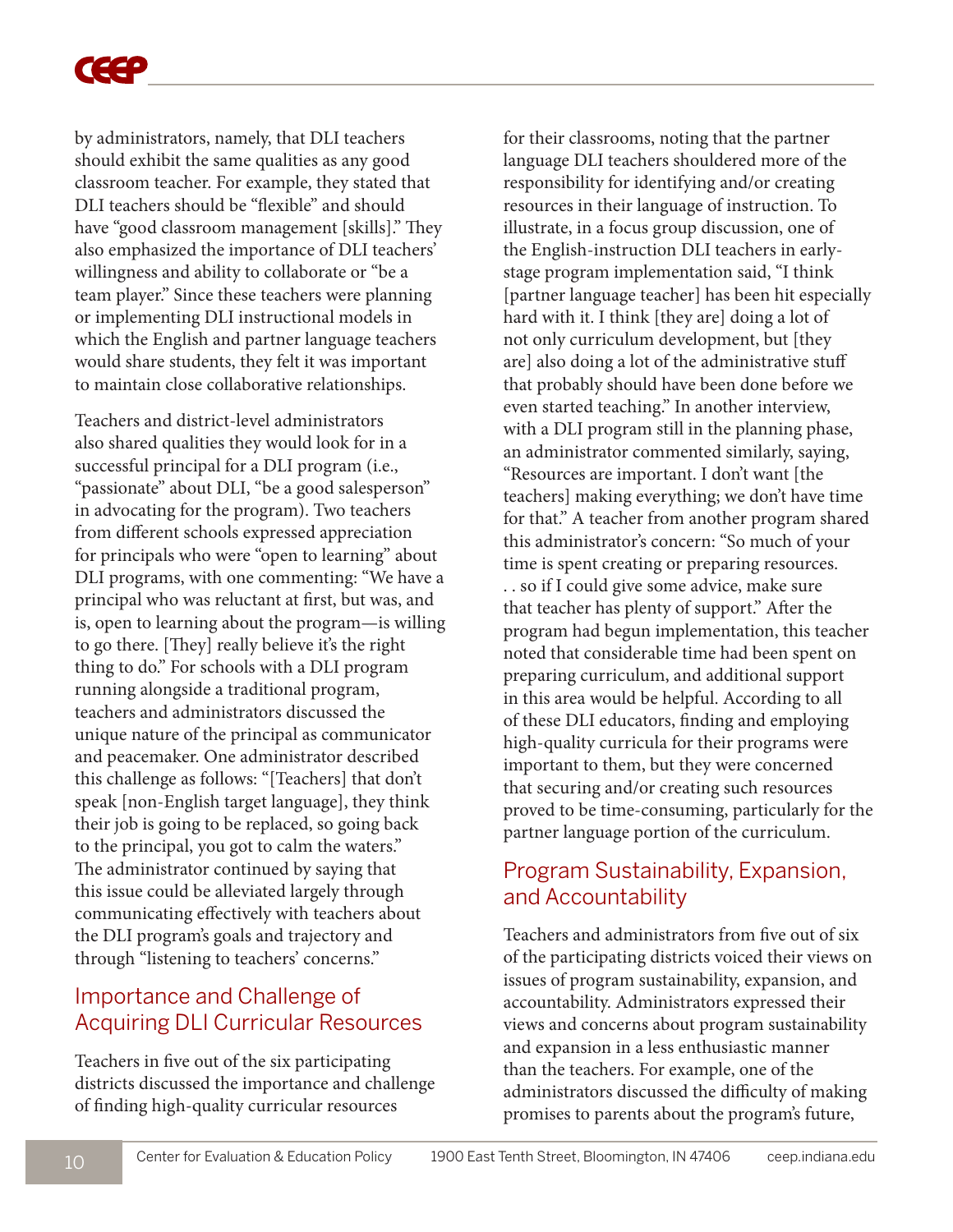saying, "It's hard to make promises to people about six years from now. We know what we want to do, but…." Another administrator shared that long-term sustainability plans are a work in progress. Teachers were, in general, more positive about future opportunities for their students, their program, the school, and the community overall. While teachers were aware that future funding might be an issue, the teachers' goals were to maintain parental interest and to attract more students into their DLI programs. When asked about their program's five-year goals, teachers from one district expressed the desire to have a fully staffed program with aligned standards for language and content. Furthermore, the five-year goal for teachers from another district indicated impacts beyond the classroom, (i.e., increased partner language presence in the community, increased student interest to travel to the partner language country).

Concerning program accountability, the DLI teachers were aware that they would be accountable for student achievement, which is measured through assessments in English. For example, DLI teachers expressed concerns about students' standardized test scores and how scores would level out, considering that benefits of DLI generally become more apparent in grades 5 and 6 (Collier & Thomas, 2014). Familiar with the research that suggests DLI academic benefits generally appear later, these teachers assumed that their DLI students might score below grade level on standardized tests administered in earlier grades. For example, teachers from one program reported that standardized test scores in their schools were already below the state average. As one teacher stated, "Our test scores right now, even without the DLI program, are significantly below what the expected level is." When discussing program accountability, some teachers from a different school mentioned concerns that their DLI kindergarten students will need to follow the same standards as non-DLI students. Overall, most teachers were not

sure what to expect in terms of language learning and language development and the connection to program accountability.

#### **Discussion**

With regard to the challenges and benefits of implementing DLI programs, the perceptions of the educators in our study reflect previous scholarship on DLI programs. The following section elaborates on these findings, with connections to existing research.

### DLI Educators Identify Benefits of Instructional Model Aligned with Research

This brief 's findings reveal that participants recognized the cognitive/academic benefits of the DLI model (including benefits related to second language learning, and social/cultural benefits). The research literature points to specific student benefits (e.g., full gap closure and high academic achievement; and graduating proficient bilinguals) as well as school/district benefits (e.g., the DLI model as a vehicle for school system reform) (Soltero, 2016; Thomas & Collier, 2017). Previous research indicates enhanced cognitive development and higher student engagement as the two most important outcomes of DLI instruction (e.g., Watzinger-Tharp, Swenson & Mayne, 2016; Palmer, 2007). Similarly, our study illustrates that these DLI educators acknowledged higher student engagement as an important benefit. Our participants also identified the benefits of learning a second language; again, this recognition aligns with the research literature that classifies the DLI model as a means to achieving additive bilingualism for all students (Thomas & Collier, 2017). Moreover, our findings indicated that the DLI educators believed in the program's academic and social benefits for participating EL students; native languages would be "honored" through partner language instruction and English acquisition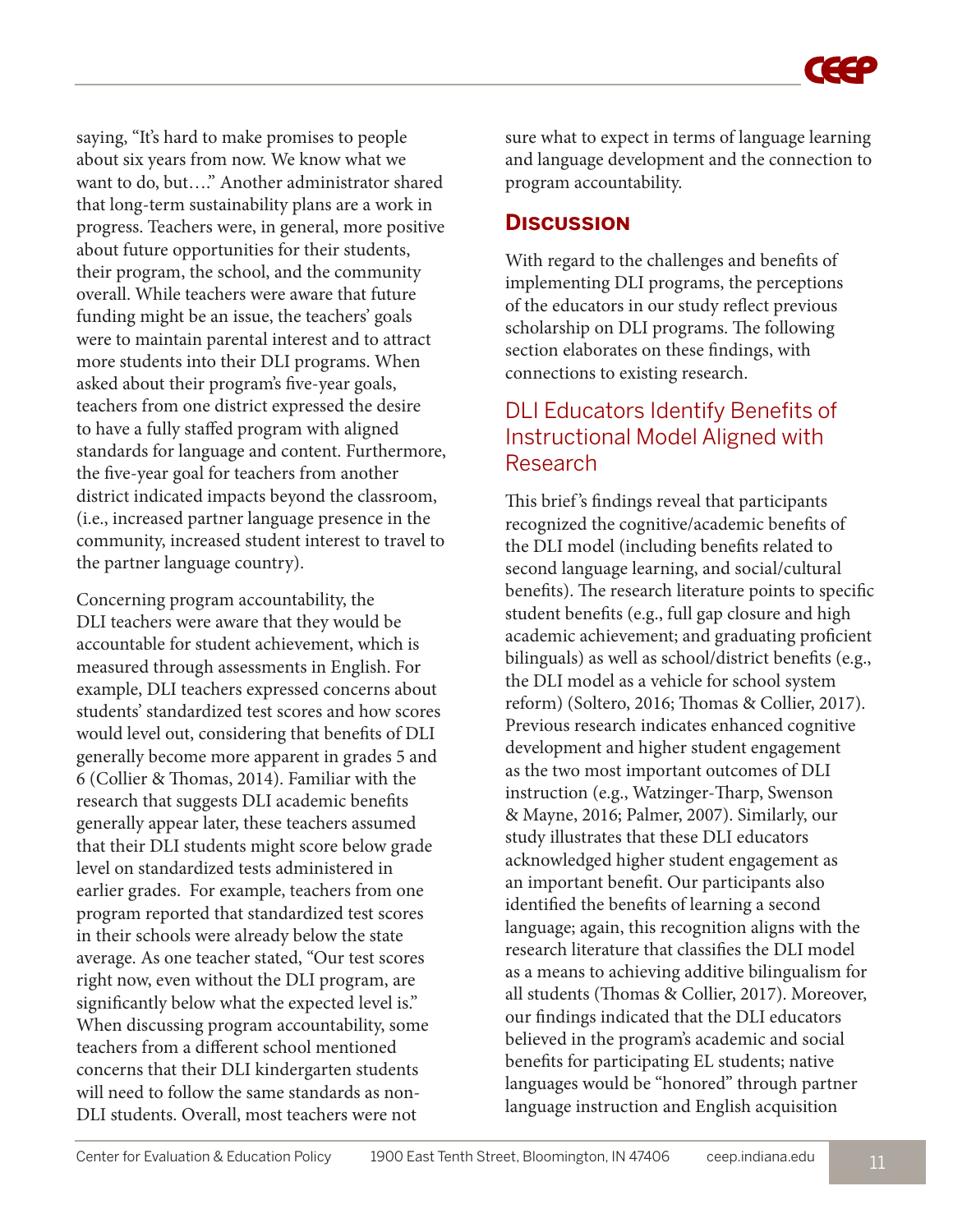

would develop more quickly as would academic skills in their native language. These beliefs align with research on outcomes for EL students involved in DLI programs; EL students in DLI programs are empowered (Freeman, Freeman, & Mercuri, 2005) and experience higher levels of academic achievement than EL students in traditional classrooms (Lindholm-Leary & Hernandez, 2011; Umansky & Reardon, 2014). The findings indicate that educators involved in early implementation of DLI programs perceive the more general academic benefits (e.g., fluency in two languages, higher levels of achievement, cross-cultural awareness) while, at the same time, lack familiarity with the more specific program benefits (e.g., closing the academic achievement gap among various student populations; the twofold cognitive benefits of learning a second language and also experiencing that language beyond basic vocabulary skills) (Thomas & Collier, 2017).

## Enhanced Cross-cultural Competence as a Secondary Outcome for DLI Programs

Cross-cultural competence is one of the three pillars in dual language education (Howard et al., 2018). These three pillars, which also include bilingualism/biliteracy and grade-level academic achievement, distinguish the DLI model from other instructional models (see Figure 2). However, achieving a balance among these three pillars has proven to be difficult; cross-cultural competence seems to be an afterthought in DLI program implementation. The DLI educators involved in this research demonstrated awareness of their programs' goals related to cross-cultural competence in a broad sense (e.g., programs would "meet students' global needs" or increase "global awareness"). Our findings revealed that participants perceived the importance of the cultural aspects of the DLI programs, though

#### **FIGURE 2. THREE PILLARS OF DUAL LANGUAGE EDUCATION**



(Center for Applied Linguistics)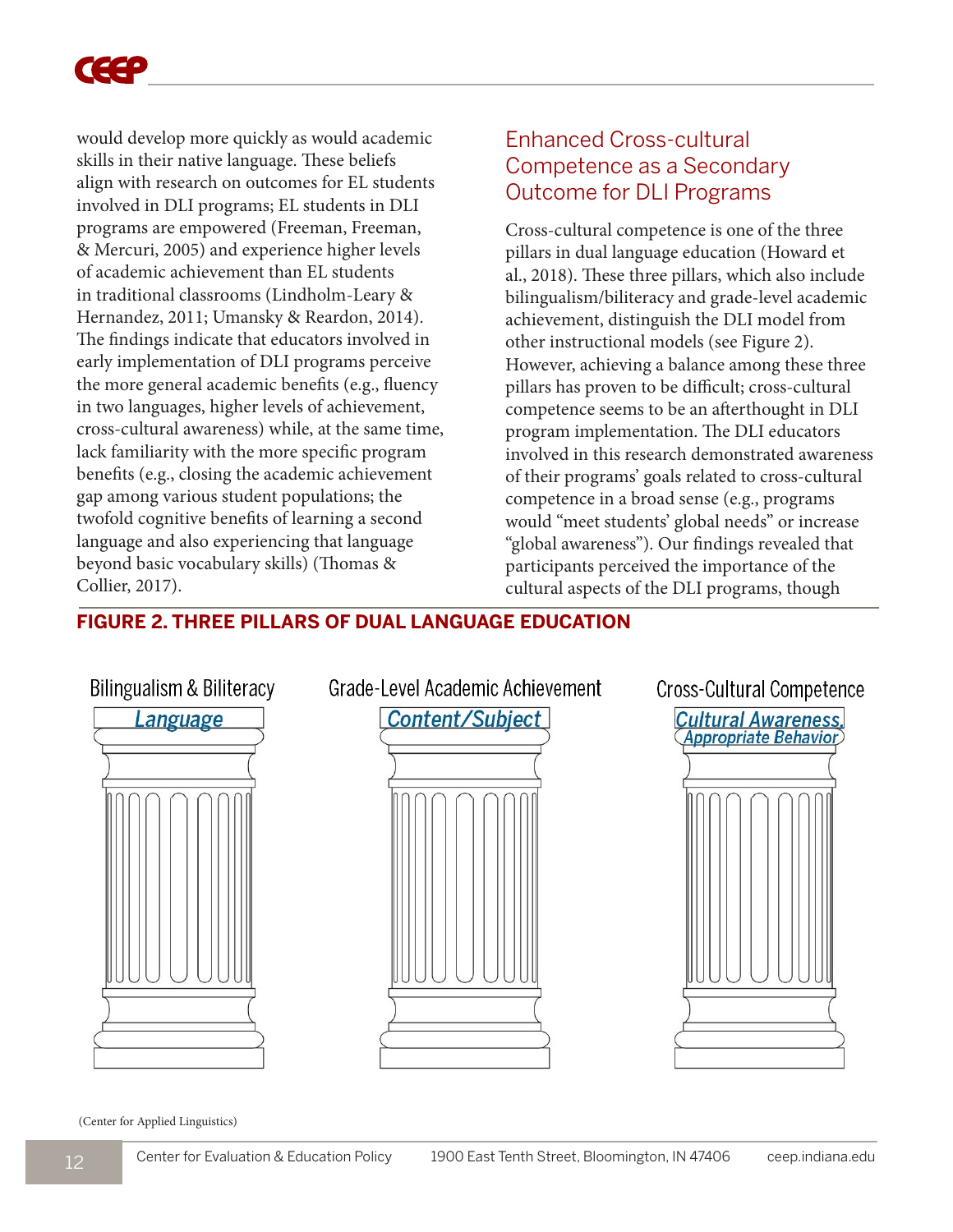they did not explicitly reveal if those aspects had been sufficiently addressed in the early implementation of their own programs. As their statements indicated, they seemed to link their DLI programs' cultural awareness objectives primarily to the language learning aspects of the instructional model. In order to achieve that balance among the three DLI programmatic pillars, policymakers and administrators should emphasize the role of cross-cultural instructional content in DLI programs. Additionally, program guidance should underscore the value of crosscultural learning among EL and non-EL students in the two-way immersion model (i.e., the value in enhancing the status of minority groups).

# Planning and Professional Development for Successful Program Implementation

The DLI educators discussed the challenges of preparing for DLI program implementation, including aligning curricular standards with language learning goals, professional development for teachers and administrators, and acquisition of qualified staff and resources. For example, the DLI educators, particularly the teachers, expressed their concerns regarding curriculum, specifically the alignment of state standards with language proficiency goals that are not codified by state law. The DLI teachers were aware that their students were expected to meet the same benchmarks as all students (as measured by standardized tests in English), and some seemed uncertain as to how partner language acquisition would operate alongside existing targets for academic learning. Their concerns may stem from the limited guidance provided by state-level agencies on such matters; according to the guidelines for receiving grant funding, IDOE does require progress monitoring and assessment in both languages but there is no specific assessment recommended for such purposes (IDOE, 2017b). Furthermore, similar

to many other states, Indiana has used the WIDA English Language Development Standards for English Learners to guide instruction for EL students, but the standards related to instruction in languages other than English currently apply only to what has traditionally been conceptualized as foreign language learning (e.g., language courses in middle and high school) (IDOE, 2018). In the absence of clear guidance on assessments and standards, the DLI educators seemed anxious about how their programs would be evaluated for state accountability purposes. These concerns may stem from prior knowledge/experience with the policies of the No Child Left Behind Act; when this legislation was active, some scholars noted that bilingual and dual language instruction became secondary to instructional models focusing only on swift English acquisition (Menken & Solorza, 2014; Palmer & Snodgrass Rangel, 2011; Wiley & Wright, 2004;).

The issue of professional development for DLI teachers and administrators featured prominently in our findings. Professional development—for both teachers and administrators— specific to the DLI model, as well as a full year of planning prior to program implementation have been lauded as key steps in successful DLI program implementation (Hamayan, Genessee & Cloud, 2013; Soltero, 2016). Our findings indicated that the participants perceived site visits to other DLI programs as the most beneficial type of professional development. They believed the most effective way to learn about the DLI model was to see other schools/programs implementing DLI programs. Many teachers in our study wished for more opportunities to observe well-established DLI programs and learn from experienced DLI teachers.

While the DLI educators did express a desire to learn more about the instructional model through site visits and professional development, both administrators and teachers did not seem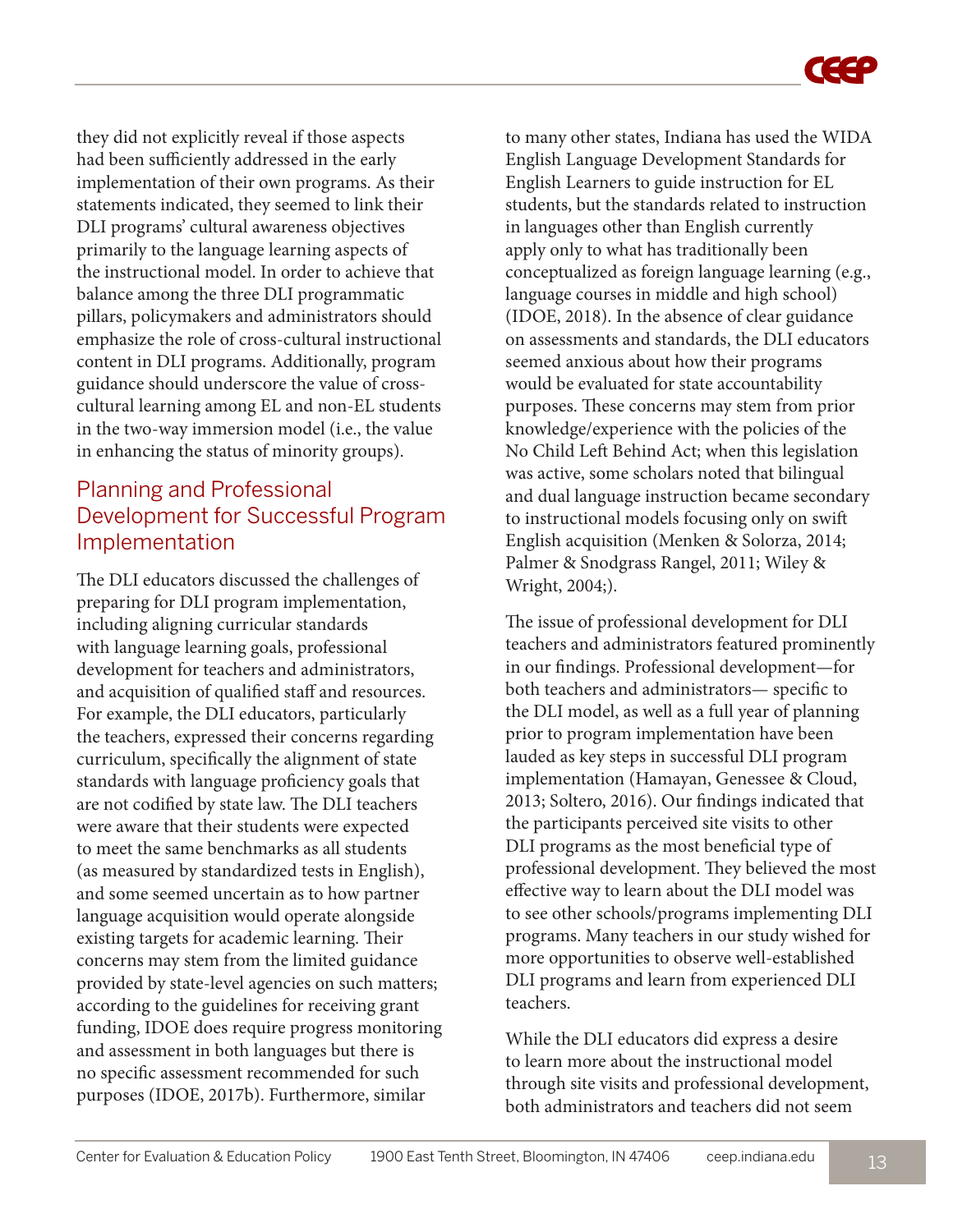

to think that DLI teachers recruited to their programs needed specific prior knowledge about DLI practices, second language acquisition, or language/content standards and assessments. Rather, they emphasized that DLI teachers should have many of the same qualities as any effective teacher—flexibility, creativity, knowledge of best practices in instruction and classroom management, and a collaborative mindset. This focus on the need for high-quality teachers in DLI classrooms, rather than teachers with training and prior experience with the DLI model, corresponds with our finding that all participating districts faced challenges in securing qualified partner language teachers. This hiring challenge is not unique to Indiana; there is a nationwide lack of qualified DLI and world language teachers (Ovando & Combs, 2018). Furthermore, while DLI programs do not serve only EL students, many of Indiana's programs serve significant numbers of EL students in their particular schools or districts, and Indiana educator licensure requirements do not currently include specific coursework to prepare educators for working with EL students (IDOE, 2011; Tanenbaum, et al., 2012). Although hiring partner language teachers without DLI experience did not appear to be a concern for administrators, they did wish for district- or school-level DLI directors or coaches to have direct knowledge of the instructional model; they did not perceive themselves to be qualified or sufficiently prepared to serve in these roles. This finding further emphasizes the need for DLIspecific training for administrators and teachers. Educators overseeing DLI in their schools/ districts seemed to perceive the programs as an add-on rather than an integrated part of their own professional responsibilities.

Acquiring high-quality DLI curricular resources was perceived as an important yet challenging aspect of early DLI implementation. The DLI educators seemed to believe that the successful implementation of their DLI programs depended on the quality of the instructional materials chosen by their school/district, and recognized that creating resources could be especially time-consuming for teachers. Some teachers expressed that partner language teachers shared a greater responsibility in identifying and creating instructional materials. Even though the two teachers shared instructional duties and the same group of students, partner language teachers seemed to be tasked with the demanding work of acquiring curricular resources. This finding may indicate that DLI educators may not understand the extent to which their collegial, collaborative efforts are a key component of effective DLI program implementation (Calderón & Carreón, 2000). Although a DLI program may follow broad grade-level curricular frameworks, the DLI teaching team should be knowledgeable and flexible to organizing the curriculum in ways that correspond to their own contexts (Hamayan et. al., 2013).

#### **Recommendations**

Based on the findings, the following recommendations (depicted in Figure 3 and summarized below) are provided for policymakers and practitioners in DLI programs in Indiana and beyond:

- School/district administrators should mandate DLI-specific professional development.
- School/district administrators should provide collaborative planning time for DLI program staff, prior to the implementation of the DLI programs, so they can develop curriculum and find a balance of language and content in English and in the partner language.
- School/district administrators should mandate professional development on the structure, goals, and student impacts of the DLI model for all staff in schools with DLI programs.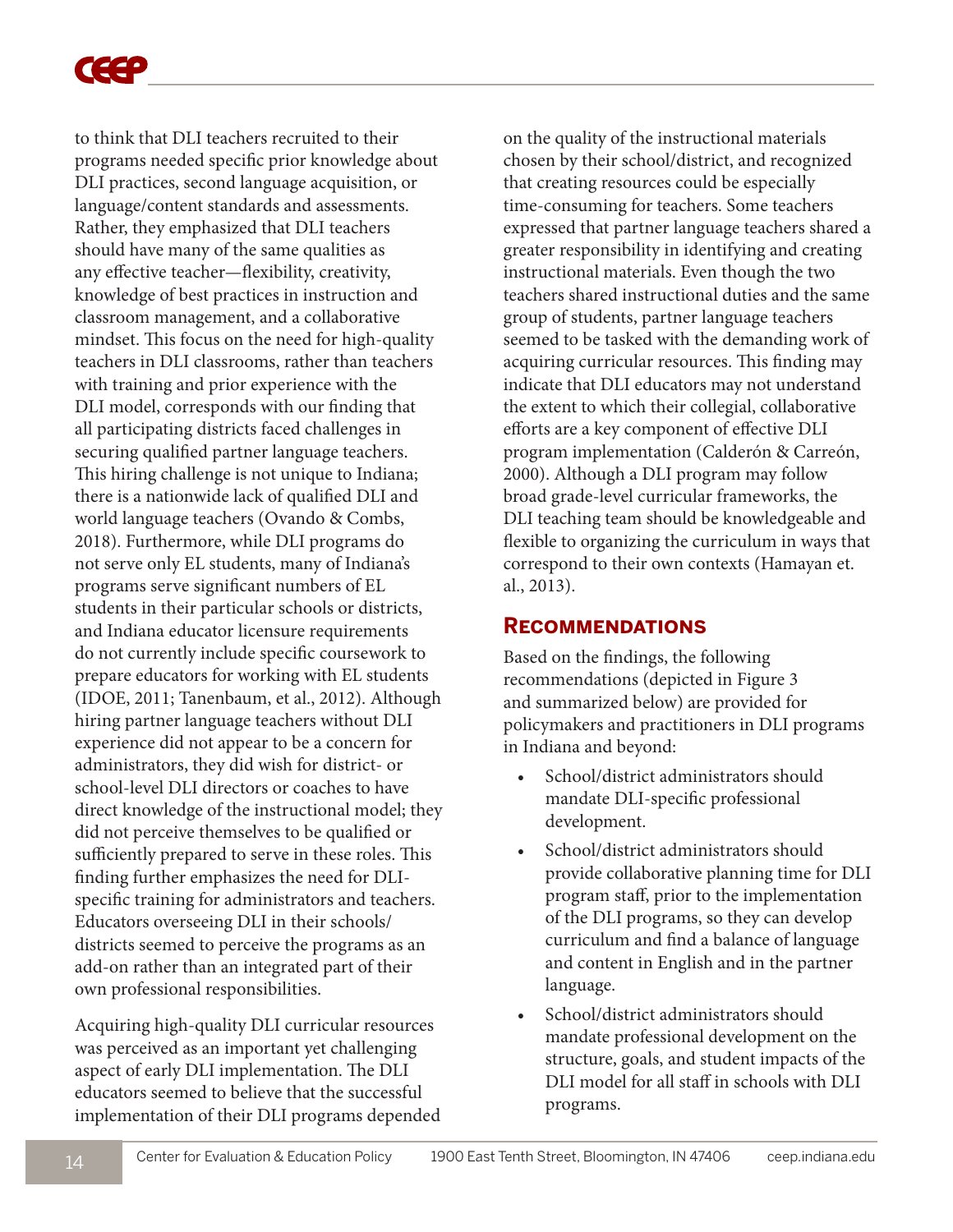

**FIGURE 3. HOW CAN POLICYMAKERS SUPPORT DLI PROGRAM IMPLEMENTATION?**

- Policymakers should provide structured guidance on standards-based curricula (e.g., approved programs, recommended resources, alignment of language learning benchmarks with content standards) for the two languages as well as accountability measures (e.g., benchmarks for student growth in each language) for the DLI programs, including measurement of English and target language proficiency. As state education policies adapt to the recent adoption of federal regulations under the *Every Student Succeeds Act* (ESSA), practitioners would benefit from policymakers' guidance to help them sustain and grow DLI programs, particularly with regard to standards-based curricula for partner language instruction and accountability (e.g., both meeting DLI program goals/benchmarks and achieving grade-level state-mandated benchmarks).
- Policymakers and school/district administrators should promote DLI program fidelity to research-based best practices, with particular attention to pedagogy for cross-cultural understanding and to the three pillars of the DLI model.
- Policymakers and state officials should work with teacher preparation programs (universities) to address the existing shortage of qualified DLI teachers. Note: Several Indiana universities have the necessary coursework in place to prepare DLI teachers, even though Indiana does not currently have a specific licensure requirement for DLI teachers.
- Policymakers should establish a mandatory scheme of continuous professional development for DLI teachers and administrators that would enable them to implement DLI programs successfully in their schools/districts.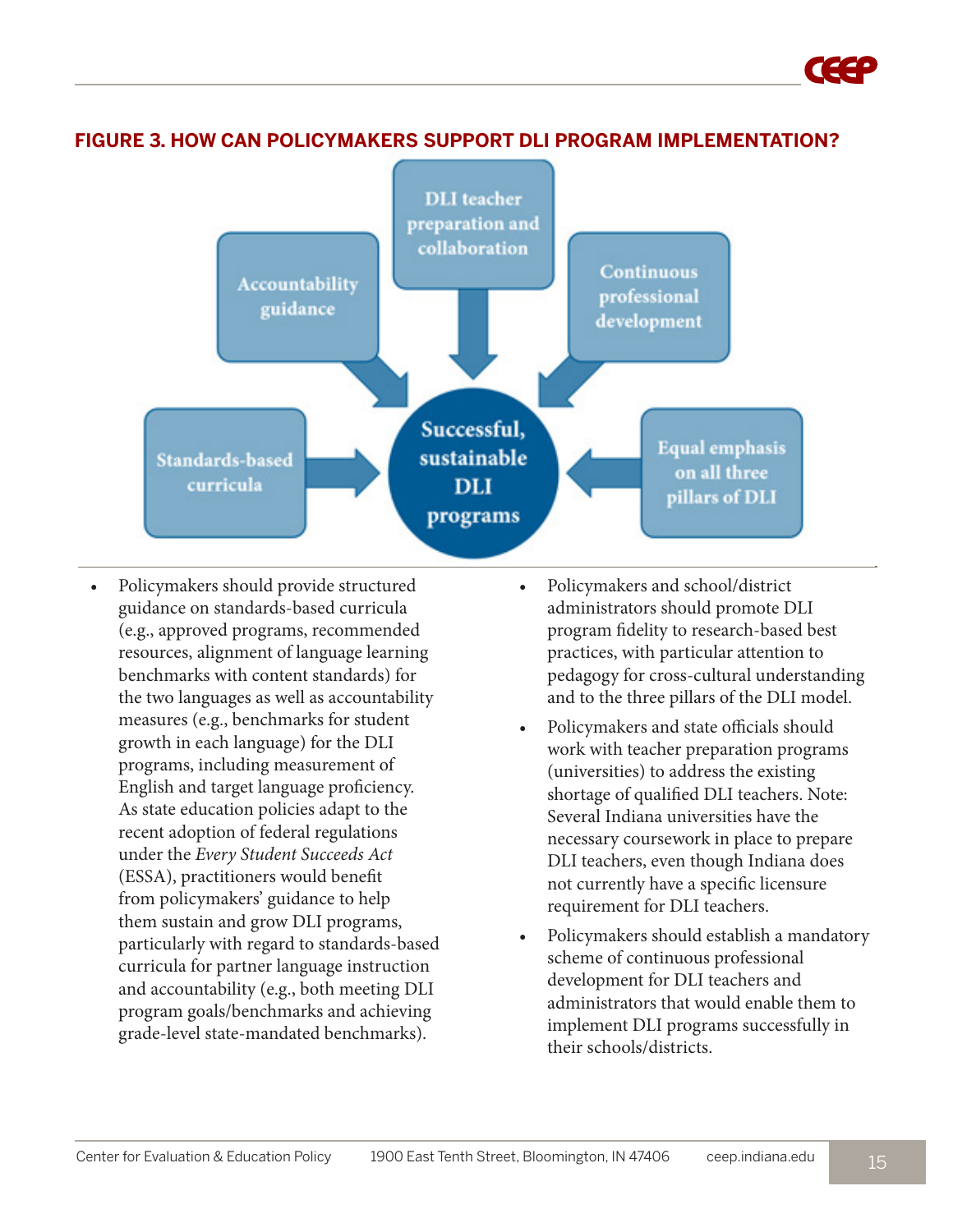### **Suggested Citation**

Chesnut, C.E. & Dimitrieska, V. (2018). *Implementing Indiana's new dual language immersion programs: Educator perspectives.* Bloomington, IN: Center for Evaluation & Education Policy, Indiana University.

#### **Author Information**

Colleen E. Chesnut, Ph.D., is a Research Associate at the Center for Evaluation and Education Policy. Her research focuses on policy implementation for stakeholders across the P-16 spectrum, issues of equity for English learners, education leadership, and school law.

Vesna Dimitrieska, Ph.D., is the Director of Global Education Initiatives for the Center for P-16 Research and Collaboration and the School of Global and International Studies. Her research areas include language teacher identity, instructional practices of less commonly-taught languages and dual language immersion programs, global learning and internationalization in P-16 education, and language teacher educator reflexivity.

#### **Acknowledgements**

The authors would like to thank Anne-Maree Ruddy, Director of Education Policy and Senior Research Associate at the Center for Evaluation & Education Policy and John Hitchcock, Director of the Center for Evaluation & Education Policy for their support of this project and for assistance with reviews and final edits. We are grateful for help from additional CEEP staff in preparing this brief for release, including Cate Racek and Rebekah Sinders. We would also like to thank Meagan Call-Cummings, Assistant Professor of Qualitative Methodology in the College of Education and Human Development at George Mason University, whose contributions were essential to the early phases of this project. Finally, we would like to thank the following individuals for their thorough reviews and helpful feedback: Patricia Morita-Mullaney, Assistant Professor of Literacy and Language, Purdue University; Martha Nyikos, Associate Professor of Literacy, Culture, and Language Education, Indiana University; and Jill Woerner, Spanish Instructor at University High School of Indiana.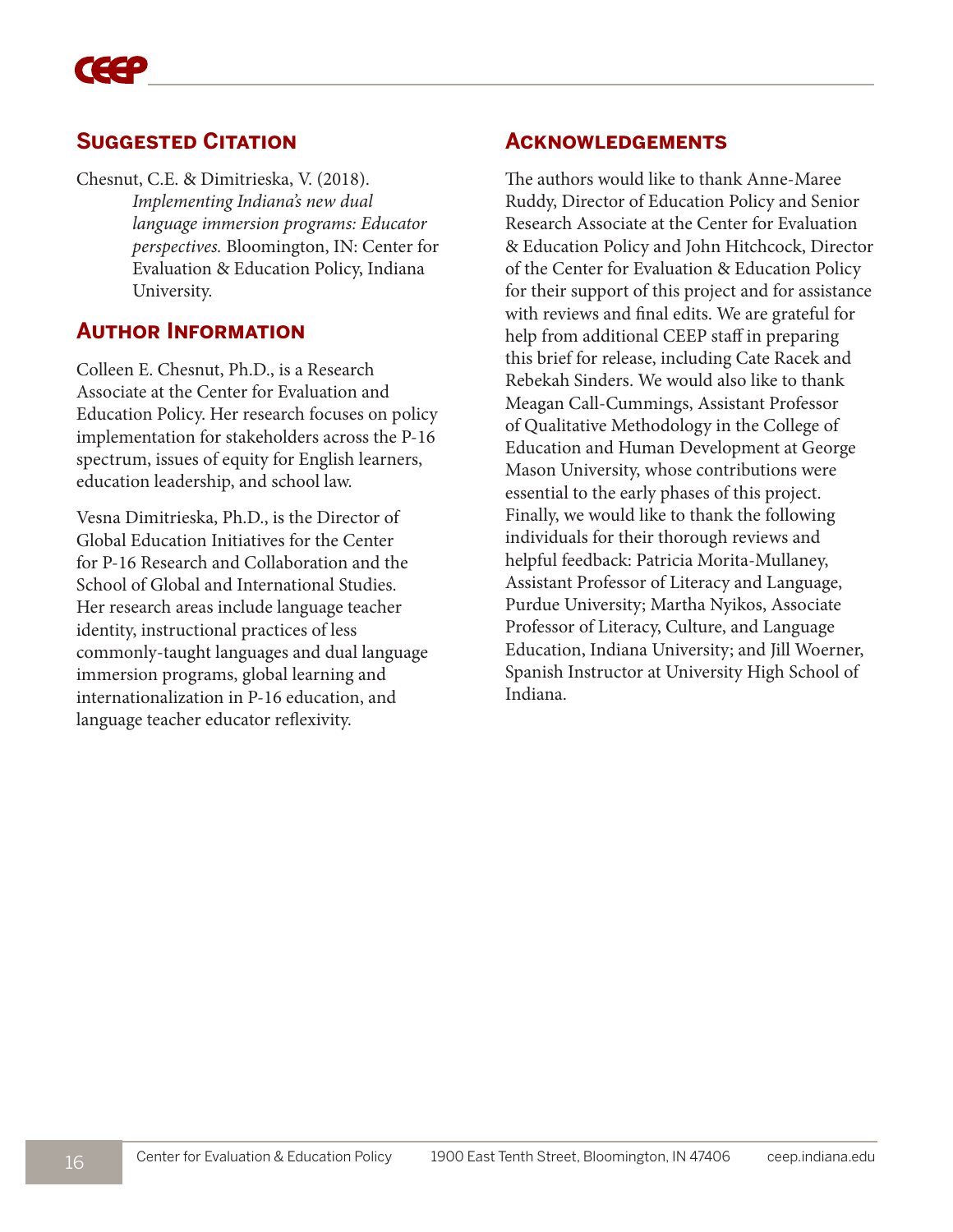# **References**

- Alanís, I. & Rodríguez, M.A. (2008). Sustaining a dual language immersion program: Features of success. *Journal of Latinos and Education, 7*(4), 305-319. doi: 10.1080/15348430802143378
- Cammarata, L., & Tedick, D. J. (2012). Balancing content and language in instruction: The experience of immersion teachers. *The Modern Language Journal, 96*, 251- 269. doi: 10.1111/j.1540- 4781.2012.01330.x
- Calderón, M. & Carreón, A. (2000). *A two-way bilingual program: Promise, practice, and precautions* (Report No. 47). Baltimore, MD: Center for Research on the Education of Students Placed at Risk.
- Castro, D.C., Páez, M.M., Dickinson, D.K. & Frede, E. (2011). Promoting language and literacy in young dual language learners: Research, practice, and policy. *Child Development Perspectives, 5*(1), 15-21. doi: 10.1111/j.1750-8606.2010.00142.x
- Christian, D. (1994). *Two-way bilingual education: Students learning through two languages* (Educational Practice Report 12). Santa Cruz, CA: National Center for Research on Cultural Diversity and Second Language Learning.
- Collier, V.P. & Thomas, W.P. (2004). The astounding effectiveness of dual language education for all. *NABE Journal of Research and Practice, 2*(1), 1-20.
- Collier, V. P. & Thomas, W. P. (2014). *Creating dual language schools for a transformed world: Administrators speak*. Albuquerque, NM: Dual Language Education of New Mexico Fuente Press.
- Feinberg, R.C. (1999). Administration of two-way bilingual elementary schools: Building on strength. *Bilingual Research Journal, 23*(1), 47-68. doi: 10.1080/15235882.1999.10162734
- Freeman, R. (1996). Dual-Language Planning at Oyster Bilingual School: "It's Much More Than Language." *TESOL Quarterly, 30*(3), 557-582. doi: 10.2307/3587698
- Freeman, R. (1998). *Bilingual Education and Social Change*. Philadelphia: Multilingual Matters.
- Freeman, Y. S., Freeman, D. E., & Mercuri, S. P. (2005). D*ual language essentials for teachers and administrators.* Portsmouth, NH: Heinemann.
- Hamayan, E., Genesee, F., & Cloud, N. (2013). *Dual language instruction: Practical guidance for teachers and administrators*. Portsmouth, NH: Heinemann.
- Howard, E. R., Lihdholm-Leary, K.J., Rogers, D., Olague, N., Medina, J., Kennedy, B., Sugarman, J. & Christian, D. (2018). *Guiding principles for dual language education* (3rd ed.). Washington, DC: Center for Applied Linguistics.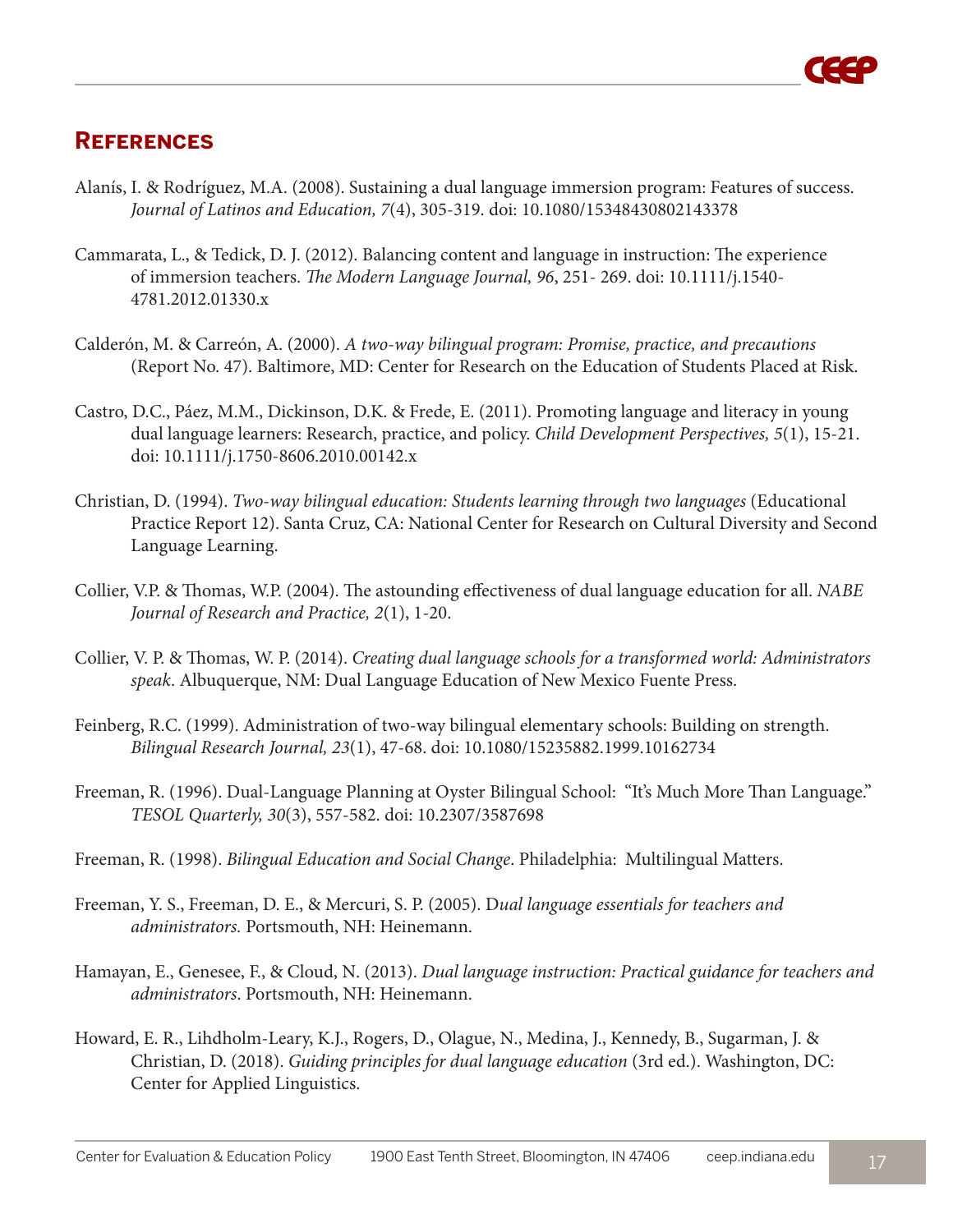- Howard, E. R., Sugarman, J., Christian, D., Lindholm-Leary, K. J., & Rogers, D. (2007). *Guiding principles for dual language education* (2nd ed.). Washington, DC: Center for Applied Linguistics.
- Howard, E.R., Sugarman, J., & Christian, D. (2003). *Trends in Two-Way Immersion Education: A Review of the Research*. Baltimore, MD: Center for Research on the Education of Students Placed at Risk.
- Indiana Department of Education. (2018). Indiana Academic Standards. Retrieved from https://www.doe. in.gov/standards
- Indiana Department of Education. (2017a). Dual language immersion pilot program. Retrieved from http:// www.doe.in.gov/ccr/dual-language-immersion
- Indiana Department of Education. (2017b, May). RFP for Indiana dual language immersion pilot program grant applications—2017-2018. Retrieved from http://www.doe.in.gov/sites/default/files/ccr/17-18 rfp-dli-pilot-program.pdf
- Indiana Department of Education. (2017c). State template for the consolidated state plan under the Every Student Succeeds Act. Retrieved from: https://www.doe.in.gov/sites/default/files/essa/essa-planrevisions.pdf
- Indiana Department of Education. (2011). *Rules for Educator Preparation and Accountability (REPA)*. Retrieved from: https://www.doe.in.gov/licensing/repa
- Kirk Senesac, B.V. (2002). Two-way bilingual immersion: A portrait of quality schooling. *Bilingual Research Journal, 26*(1), 85-101. doi: 10.1080/15235882.2002.10668700
- Li, J., Steele, J., Slater, R., Bacon, M., & Miller, T. (2016). Teaching practices and language use in two-way dual language immersion programs in a large public school district. *International Multilingual Research Journal, 10*(1): 31- 43. doi: 10.1080/19313152.2016.1118669

Lindholm-Leary, K.J. (2001). *Dual Language Education*. Buffalo, NY: Multilingual Matters, Ltd.

Lindholm-Leary , K. & Hernández, A. (2011). Achievement and language proficiency of Latino students in dual language programmes: native English speakers, fluent English/previous ELLs, and current ELLs. *Journal of Multilingual and Multicultural Development, 32*(6), 531-545. doi: 10.1080/01434632.2011.611596

Maxwell, L. A. (2012). "Dual" classes see growth in popularity. *Education Week, 31*(1), 16-17.

Menken, K. & Solorza, C. (2014). No child left bilingual: Accountability and the elimination of bilingual education programs in New York City Schools. *Educational Policy, 28*(1), 96-125. doi: 10.1177/0895904812468228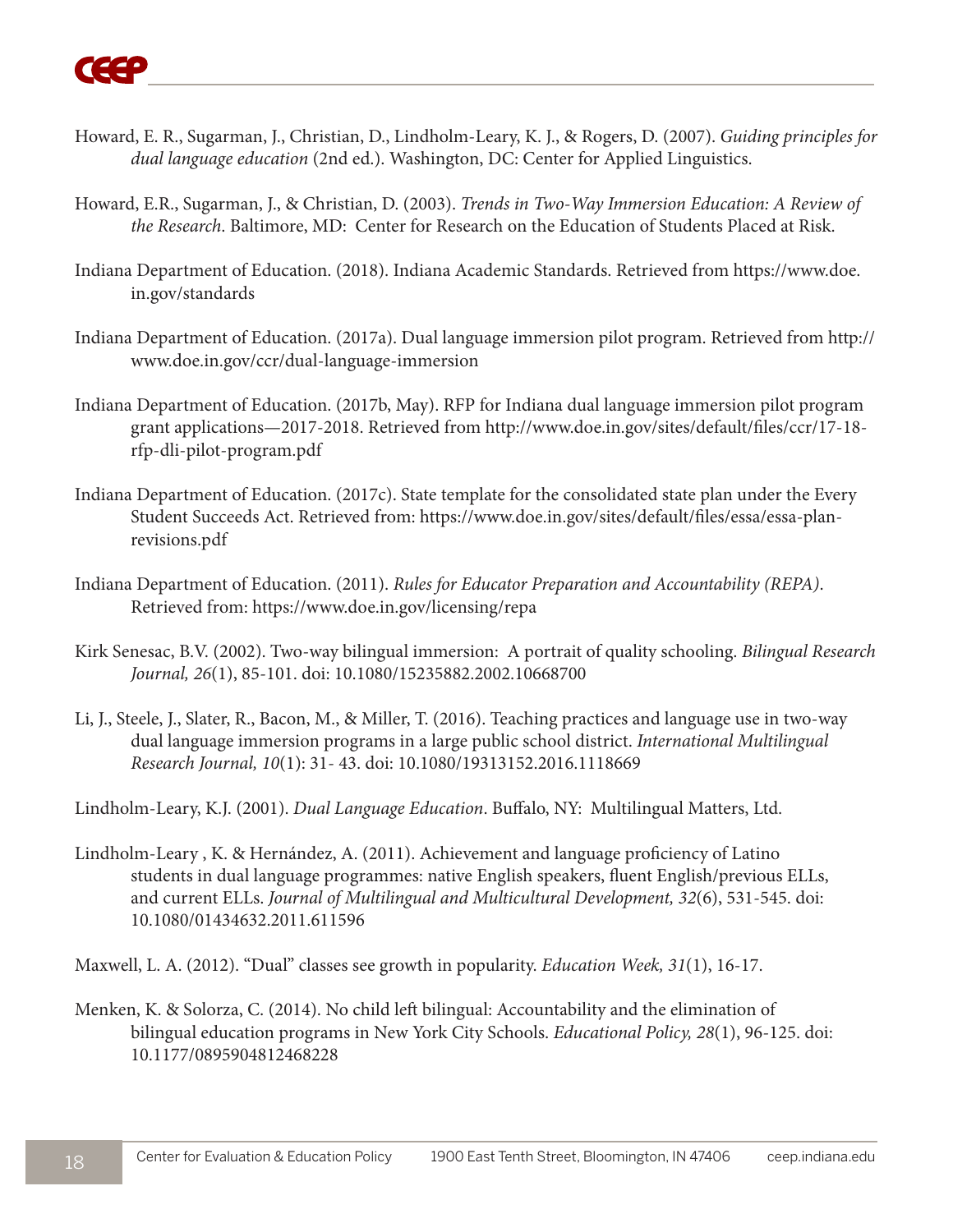

- Merriam, S. B. (1998). *Qualitative research and case study applications in education*. San Francisco, CA: Jossey-Bass.
- NEA Education Policy and Practice Department, Center for Great Public Schools (2010). *Global competence is a 21st Century imperative*. Washington, DC: National Education Association. Retrieved from http://www.nea.org/assets/docs/HE/PB28A\_Global\_Competence11.pdf
- Ovando, C.J. (2003). Bilingual education in the United States: Historical development and current issues. *Bilingual Research Journal, 27*(1), 1-24. doi: 10.1080/15235882.2003.10162589
- Ovando, C. J. & Combs, M. C. (2018). *Bilingual and ESL classrooms: Teaching in multicultural contexts* (6th ed.). Landham, MD: Rowman & Littlefield.
- Palmer, D. (2007). A Dual Immersion Strand Programme in California: Carrying Out the Promise of Dual Language Education in an English-dominant Context. *The International Journal of Bilingual Education and Bilingualism, 10*(6), 752-768. doi: 10.2167/beb397.0
- Palmer, D. & Snodgrass Rangel, V. (2011). High stakes accountability and policy implementation: Teacher decision making in bilingual classrooms in Texas. *Educational Policy, 25*(4), 614-647. doi: 10.1177/0895904810374848
- Ruiz, R. (1984). Orientations in language planning. *NABE Journal, 8*(2), 15–34. doi: 10.1080/08855072.1984.10668464
- Senate Enrolled Act. No. 267, IC 20-20-41 (2015).
- Smith, P.H. & Arnot-Hopffer, E. (1998). Exito bilingüe: Promoting Spanish literacy in a dual language immersion program. *Bilingual Research Journal, 22*(2-4), 261-277. doi: 10.1080/15235882.1998.10162725
- Soltero, S. (2016). *Dual Language Education: Program Design and Implementation*. Portsmouth, NH: Heinemann.
- Tanenbaum, C., Boyle, A., Soga, K., LeFloch, K.C., Golden, L., Petroccia, M., . . . O'Day, J. (2012). *National Evaluation of Title III Implementation: Report on state and local implementation*. Washington, DC: American Institutes for Research.
- Thomas, W. P. & Collier, V. P. (2017). *Why dual language schooling?*. Albuquerque, NM: Dual Language Education of New Mexico Fuente Press.
- Torres-Guzman, M.E. (2002). Dual language programs: Key features and results. In O. Garcia & C. Baker (Eds.), *Bilingual Education: An introductory reader*, (pp. 50-63). Buffalo, NY: Multilingual Matters, Ltd.